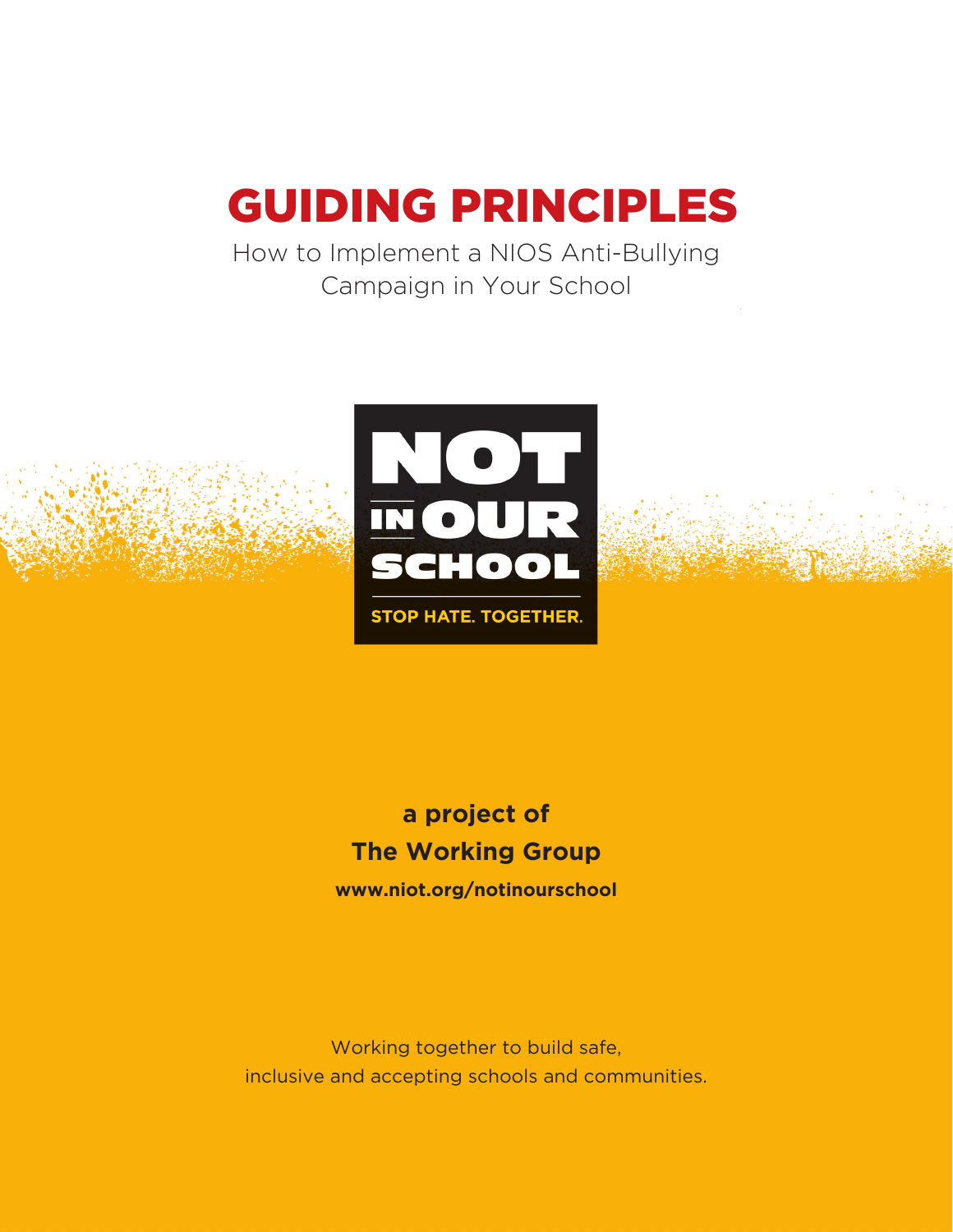Guiding Principles to Implementing *Not In Our School* In a *NIOS* campaign, the entire school community unites to say *"NOT IN OUR SCHOOL"* and communicate the principles behind it. While many effective programs and projects exist to end student bullying and improve school climate, *NIOS* offers a unique opportunity to link and amplify many unified voices working against intolerance and hate in campaigns across the country.

*NIOS* is not a cookie cutter program; it is a network of school-led initiatives that share common beliefs, but not prescribed activities. *NIOS* adheres to a few, powerful tenets, which include:

- Identification of problems of intolerance and bullying,
- Solutions defined by students and addressed through peer-topeer actions, and
- A collective voice from the entire school community banding together to say *"NOT IN OUR SCHOOL."*

Taking on this challenge includes opening dialogue and naming the issues, with an ultimate goal to create inclusive and "identity safe" climates for students, staff and parents. An identity safe environment is one where all members are validated for who they are, which may include their background, race, ethnicity, sexual orientation, religion and perceptions of learning ability. These qualities are valued as part of a rich and diverse community, which in turn creates conditions that promote an atmosphere of respect and trust.

### Who Initiates a *NIOS*  Campaign?

*NIOS* can be initiated by any individual from any part of a school system, from administration to the teachers and students to the parent community. Participation for *NIOS* can be as small as one classroom or as wide as the entire district or community.

*A Single Teacher and a Simple Beginning:* A teacher can show one *NIOS* film followed by a discussion and writing activities using the lessons offered within this Kit. The teacher can then facilitate deeper involvement through student-led action within the classroom, or carry it even further, extending to multiple classrooms or even across an entire school setting through cross-grade or cross-school activities.

Clubs or Committees: Student clubs or teacher-student-led committees can plan and implement *NIOS* activities (see the Teacher Tips from Gunn High School in Section VIII) for the entire school.

*Site Principal:* A principal can launch *NIOS* by sharing *NIOS* resources with the staff or by purchasing this Kit and providing training for the teachers. The staff can then collaboratively work together to identify effective ways to proceed for implementing *NIOS*.

*District-wide Efforts: District leaders can form district-wide committees* with students, staff and parents to organize assemblies and actions within or across schools, as well as community-wide gatherings or events.

Creativity plays a large role in *NIOS* initiatives, with each new idea or variation sparking attention and a desire to act. Across several districts Variation of *NIOS* Actions and Events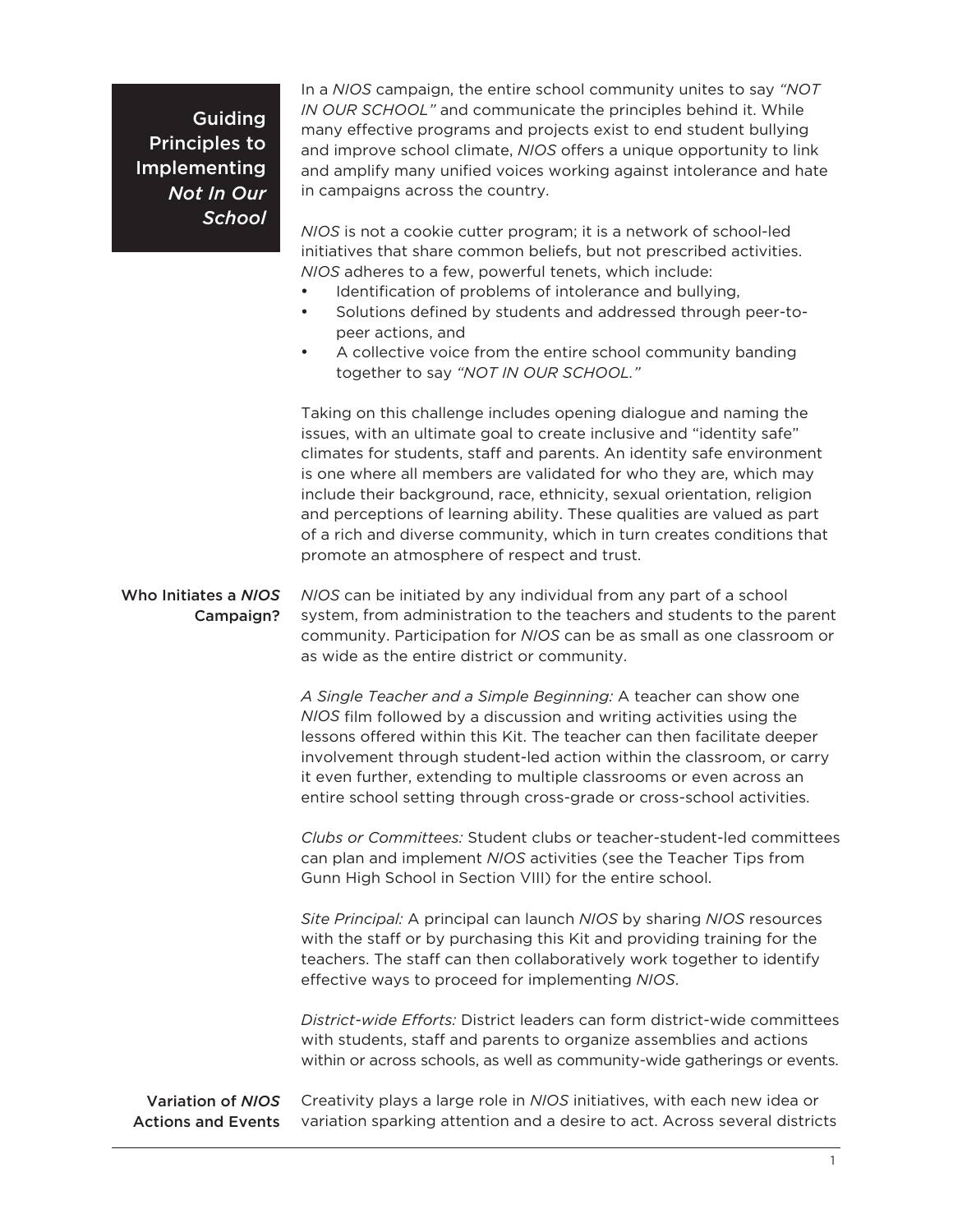in Lancaster, California, a *NIOS* campaign was implemented reaching 35,000 students (video and success story included in this Kit). A single district can initiate a campaign, such as the annual *NIOS* week in Palo Alto, California. (Video and profile story included in this Kit.) Just one school or even a single classroom can trigger a response that extends to the entire community. One *NIOS* initiative inspires ideas for the next. In this Kit, some of the most innovative ideas are presented for use with the videos. These can serve as models to emulate, or spur you and your students toward your own thoughts and ideas in order to get started on your *NIOS* campaign. Here are a few ideas you will find in this Kit:

#### Teacher-Initiated Efforts Lead to Student-Initiated Action

In many cases, teachers have shown *NIOS* videos and incorporated *NIOS* curriculum in their classrooms, which has led to student-initiated projects on their campuses. The following actions are examples:

- In the video, *Students Teach Students to Stand Up to Bullying* (in Section III), students at an East Cleveland high school learn about the qualities for being an upstander, and reflect on their personal experiences with bullying. After brainstorming solutions, a group of students made presentations to the local elementary school, designing their own anti-bullying program with role-plays focused on helping the younger students understand what it means to be upstanders.
- The video, *Lakewood is Changing* (in Section V), features an Ohio high school classroom that, after examining issues of intolerance, discovers the shifting racial make-up of their community. Students learn about racial stereotyping as they research how their community has changed and explore ways to formulate a new identity that embraces the shifting demographics.
- The video, *Students Take on Cyberbullying* (in Section III), chronicles two classrooms in Watchung, New Jersey who take action after attending a school-wide assembly by a hate crimes task force officer, initiating a positive campaign on Facebook to counteract cyber-bullying.

#### Student-Initiated Leadership Groups and Clubs Take Action

Student groups and clubs also have come up with very original ideas to address issues of concern. Often the process begins with viewing *NIOS* videos, leading to discussions around issues at their school and brainstorming ways to engage their peers. For example:

- K! A middle school teacher in Memphis introduced *NIOS* in her *Facing History* classroom where students planned and led an anti-bullying program (*Stand Up, Stand Out: No Checking, No Capping, No Bullying* video in Section III).
- A school counselor in a Palo Alto, California middle school formed a student leadership group where the counselor galvanized the students and made a video of them discussing how to end racism and intolerance on their campus. A *Not In Our Town* film was piped into every classroom simultaneously followed by a dialogue led by student leaders. Each classroom then had their own discussion of the issues and brainstormed solutions (*Students Tune In and Speak Out* video in Section IV).
- An advisor to a California high school Gay-Straight Alliance student club reached out to other student clubs on campus and initiated *Not In Our School* Week (*NIOS*: *Palo Alto* in the Section IV).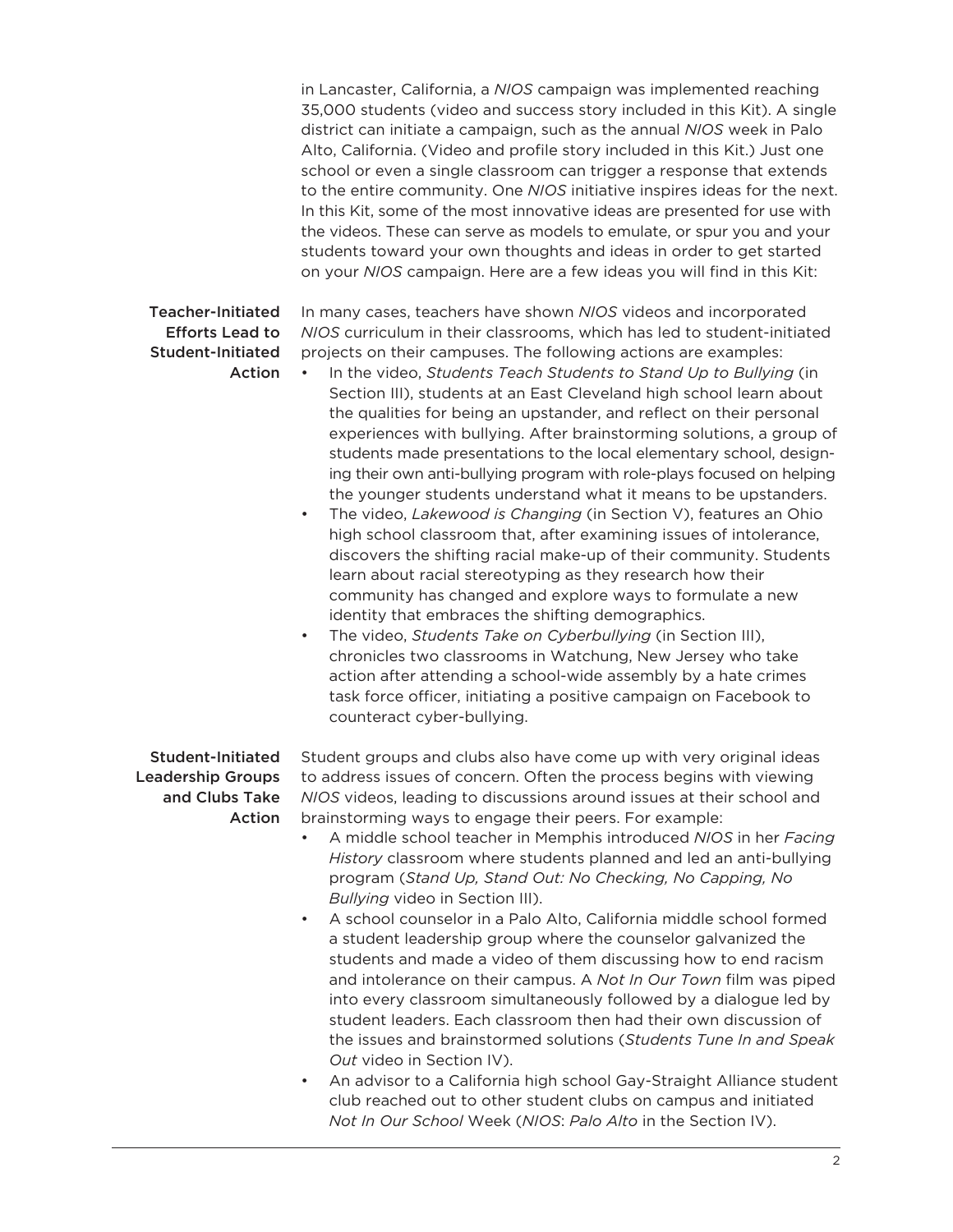#### *NIOS* Blends Well With Existing School Curriculum and Initiatives

*AntiBullying and Character Education Programs*

In most schools, there are existing initiatives that serve to address school climate issues. *NIOS* can be an effective complement to these programs. Further, many *NIOS* videos and lesson plans are readily incorporated into daily curricula and meet many learning standards. Specifically:

Many *NIOS* videos highlight ways that students have been bullied, how they feel about it and highlight positive models of students moving from bystanders to upstanders. A teacher from Tennessee said, "*NIOS* did not compete with the bullying program already in place in my district, but rather it enhanced it because *NIOS* is student-centered. Viewing *NIOS* videos inspired students to become leaders and resulted in taking pride of ownership. The students truly embraced and responded to the mind shift necessary for change." *NIOS* video resources also link well with character education programs by highlighting important values of respect, kindness, empathy, acceptance, responsibility and honesty. They also pose dilemmas that allow students to examine their values and feelings.

*NIOS* activities can easily link to many curricular areas, particularly English Language Arts, Social Studies, Health and Visual and Performing Arts. The activities can be incorporated to address grade-level reading, speaking and writing standards found in the Common Core State Standards in the area of English Language Arts. In Social Studies, *NIOS* activities can address civics and history, particularly in the areas of the 14th Amendment, civil rights and the Holocaust. In Health, *NIOS* activities can incorporate ways to create a safe and healthy environment and teach communication and decision-making skills. The activities are versatile and can also link to visual arts, theatre and music. *Curriculum*

Sustained implementation of *NIOS* initiatives can help to create safe and more inclusive school climates. A high school teacher from California shared that the strong message received from *NIOS* week gave students the language needed to be upstanders all year long. He wrote, *"*Over the years, we have found that having a *NIOS* week actually helps create a sense of community, as well as build empathy for one another. By providing the students and staff a safe space to share their voice and their experience, we have found that students learn more about one another and begin to realize and understand how their words and actions influence the Gunn community. Our *NIOS* week gives students and staff the necessary tools and permission to stand up against hate or discrimination throughout the year." *Improving School Climate*

#### Through *FHAO* programs, students engage in a deep exploration and study of the history of racism, anti-Semitism and other forms of intolerance combined with analysis and dialogue. *NIOS* videos underscore students as leaders, linking with a key element of *Facing History* that encourages students to engage in civic participation and work as agents for positive change. *Facing History* has developed many lesson plans and guides for NIOS films. NIOS is also featured on the *Facing History and Ourselves* website. *Facing History and Ourselves*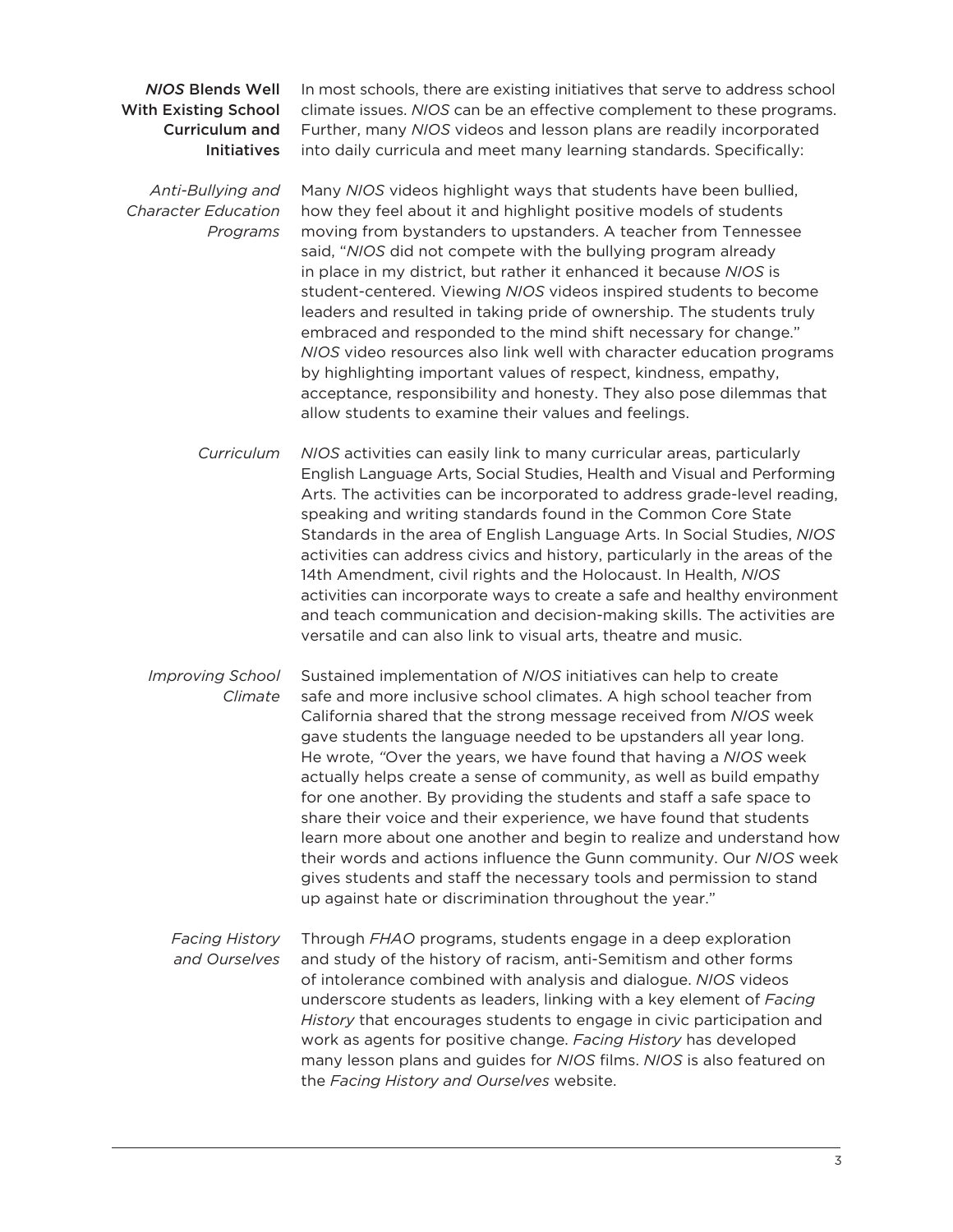**Tackling Challenging** Issues and Potential Resistance

#### Facilitating **Controversial Conversations**

While most will agree that they want to free their campus of hate and bullying, charting a path of change is rarely direct and not always easy. Though the initial work may be hard, the rewards are great in light of the life-changing differences that are created for students who may be silently suffering from exclusion or bullying.

Some teachers may feel concerned about taking on the challenge to discuss these difficult topics. It is usually best to start slowly and find the allies needed to support a network at your school or among colleagues with whom you may talk through your plans. *NIOS* has online support mechanisms, as well as professional staff available to consult with as you as you begin your efforts.

When discussing issues of racism, anti-gay bigotry and other kinds of intolerance, strong emotions and tensions can emerge. For that reason, having a set of agreed upon norms of behavior that include the exercise of respect, listening and understanding of multiple perspectives is essential. This helps when one person's opinions may be offensive to another. Teaching students to use I-messages that describe their feelings without purporting to speak for others helps avoid outbursts and hurtful discussions. Reminding students that no matter what they believe, every student is entitled to feel safe and free of hurtful and abusive language at school. The video *What Do You Say to "That's So Gay"?* (included in Section V), depicts a teacher artfully navigating a difficult discussion in his classroom. He creates an environment where students feel free to speak up, yet he does not create undue pressure before a student is ready to open up. The other students respond respectfully and make their points without being aggressive or judgmental. It may feel risky the first time you try to address controversial issues, but in time you will become adept at facilitating sensitive conversations.

#### Suggested Ground Rules

It is usually most effective to establish ground rules collaboratively with students. However, if time is limited and/or the group is having trouble identifying ground rules, consider some of the following ideas:

- We will speak for ourselves and use "I" statements.
- We won't try to represent a whole group, nor ask others to represent or defend an entire group.
- We will seek to understand one another's perspectives and beliefs.
- We will listen with resilience, "hanging in" when we hear something that is hard to hear.
- We will share airtime and refrain from interrupting others.
- We will "pass" or "pass for now" if we are not ready or willing to respond to a question—no explanation required.
- We will value the confidentiality of this space.

*Ground Rules adapted from Fostering Dialogues Across Divides: A Nuts and Bolts Guide from the Public Conversations Project at*

 $public on version is.$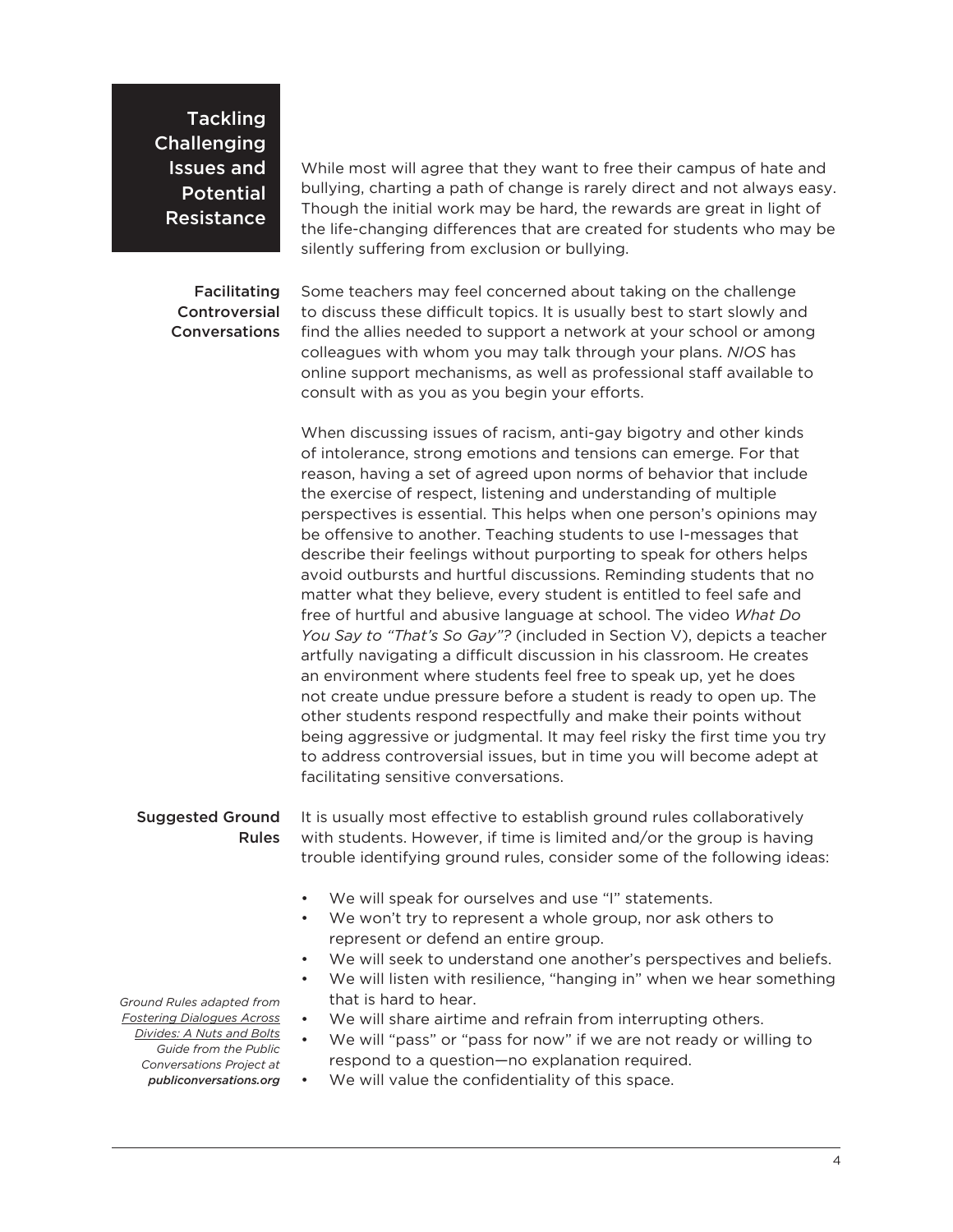#### Facing Resistance to Your Efforts

Any effort to raise awareness, point out negative conditions, or influence behavior can run into resistance, which is a natural and common reaction to change.

Some staff members may be afraid to face the reality that their school climate is less than perfect, while others may be wary of conflict or controversy of any kind. It is not uncommon for some school and district leaders to fear opening what they may consider to be a Pandora's Box. They may harbor fears that bad feelings could emerge and leave them in worse shape than when they started. Indeed, when undercurrents flow as a result of unexpressed feelings or unresolved issues, it could get worse before it gets better. Most likely there is an array of feelings and perspectives simmering under the surface of any diverse group of adults or young people. Yet that is exactly why it is important to create safe venues that allow people to explore and express their feelings and perspectives, thereby averting a terrible, or even tragic, event or situation resulting from the repressed emotions. Take heart! In this Kit, you will find multiple ways to approach individuals or groups in your community.

In other situations, the resistance may take the form of apathy. Some people may not see these issues as a priority. There are many pressures on school administrators, teachers and students, and not everyone sees the urgency. Sometimes school officials feel a paucity of time; student performance and raising achievement scores are considered more urgent and fall into competition with other issues for their attention. They are probably not aware that statistics show that students who are bullied have lower grade point averages and are more likely to be absent from school. Facts such as these can help to sway leaders to see that efforts to improve school climate will ultimately have a positive impact on test scores and other administrative concerns. Also, you can assure these officials that any campaign may be timed and coordinated so as not to conflict with testing.

If you feel you are, or may be, a lone voice naming the negative issues in your school or community, here are a few thoughts:

- It is important to find allies to join you. These may be fellow staff and students who recognize the issues and can align their efforts with yours.
- Be ready to engage in *respectful* dialogue, including those who may or may not support your efforts, about why it is important to take action.
- Be willing to compromise on the strategic initiatives without compromising your commitment to addressing the issues.
- Take solace and encouragement from the idea that your courage will make a big difference in the lives of your students.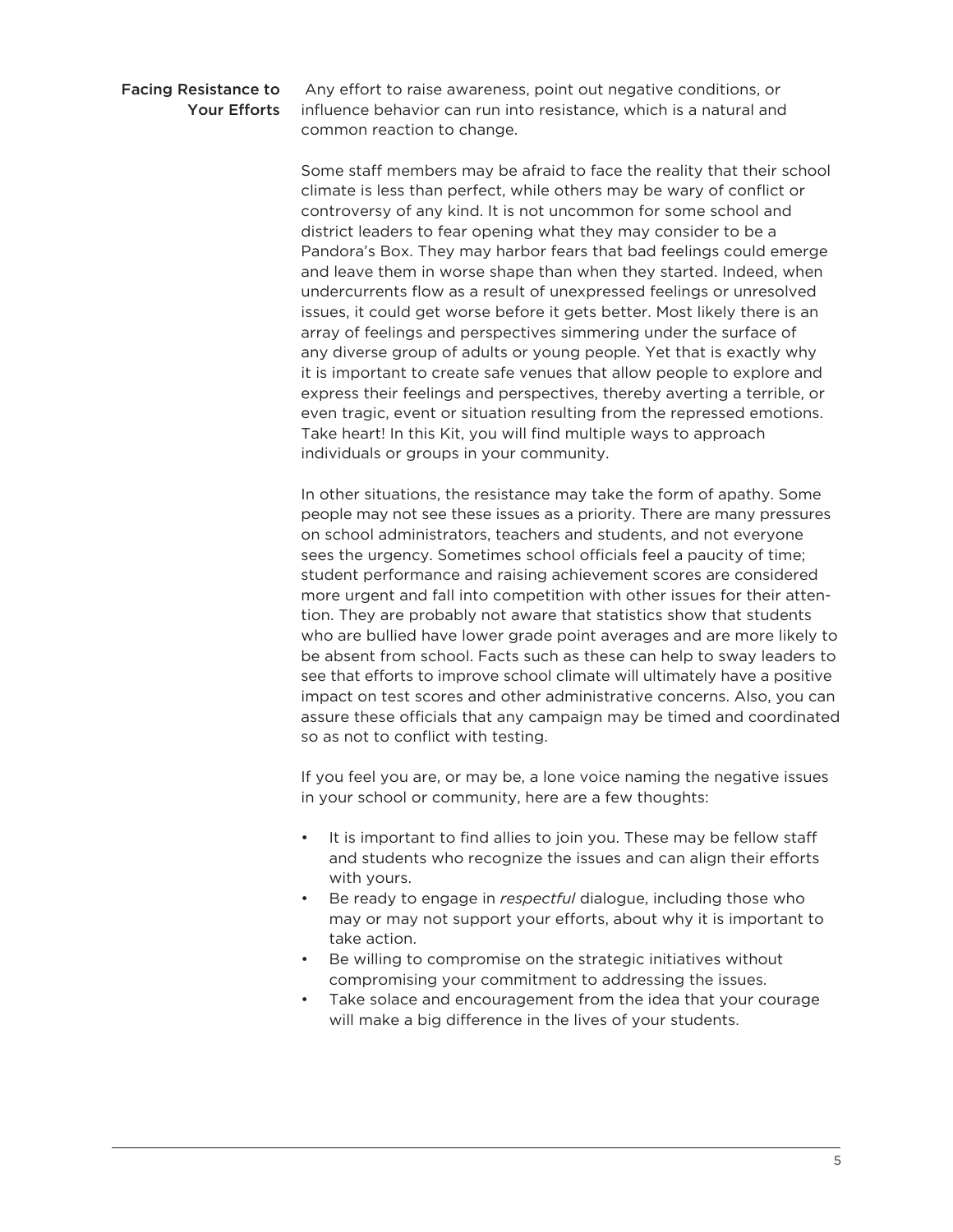Understanding Bullying and Intolerance

The Prevalence of Bullying and Social **Cruelty** 

The basic need for belonging is a powerful force and a double-edged sword that can move people to both positive and negative acts in an effort to seek approval. In most cases, unaddressed, small acts of social cruelty serve as precursors to greater acts of hate. Especially in the school setting, the need to impress others can be exacerbated when students experience alienating environments at home or school, and may choose to follow peers down paths that lead to trouble.

Racism and anti-gay attitudes have led to brutal killings committed by young people, such as those in several widely publicized hate crimes: High school students killed a transgender Latina in Newark, California in 2002; an Ecuadorian immigrant was killed in Patchogue, NY in 2008, by a group of teenagers who made a sport of hunting down and beating up immigrants; in Jackson, Mississippi in 2011, two carloads of teens sought, found and participated in the killing of an African-American man. Recently, the nation was rocked by a string of suicides of teens who had been relentlessly bullied for allegedly being gay. Anti-gay and racist hate-messages, frequently the focus of bullying, are spurred on by the media and societal attitudes that influence teens and members of a community in powerfully detrimental ways. These incidents have raised national awareness about the seriousness of unsafe school environments and bullying.

The most severe acts of racism and other forms of hate may well have their precedence in some school cultures, both on and off campus. Consider the more garden-variety forms of social cruelty that manifests in a process that many students refer to as "drama," which includes some of the qualities of bullying (Boyd & Warwick, 2011). As young people today connect for significant blocks of time using online social networks, they may act out many of the negative behaviors exhibited by personalities on reality television shows, as one example. They parrot actions and attitudes garnered from shows that glorify catfights among contestants and celebrate exclusion when people are "voted off" the show. One principal shared that students would "vote" their peers off the lunch table in the school cafeteria. Hostility also shows up in digital media in the form of gossip, cruel jokes and mean-spirited arguments. Half-serious jests like "you're such a slut" are posted with alarming frequency. Often students don't consider this bullying because they feel they are just "joking" around and should not be taken seriously. The targets may act like they do not care, but often are devastated, as a female student explains in the video *Students Take on*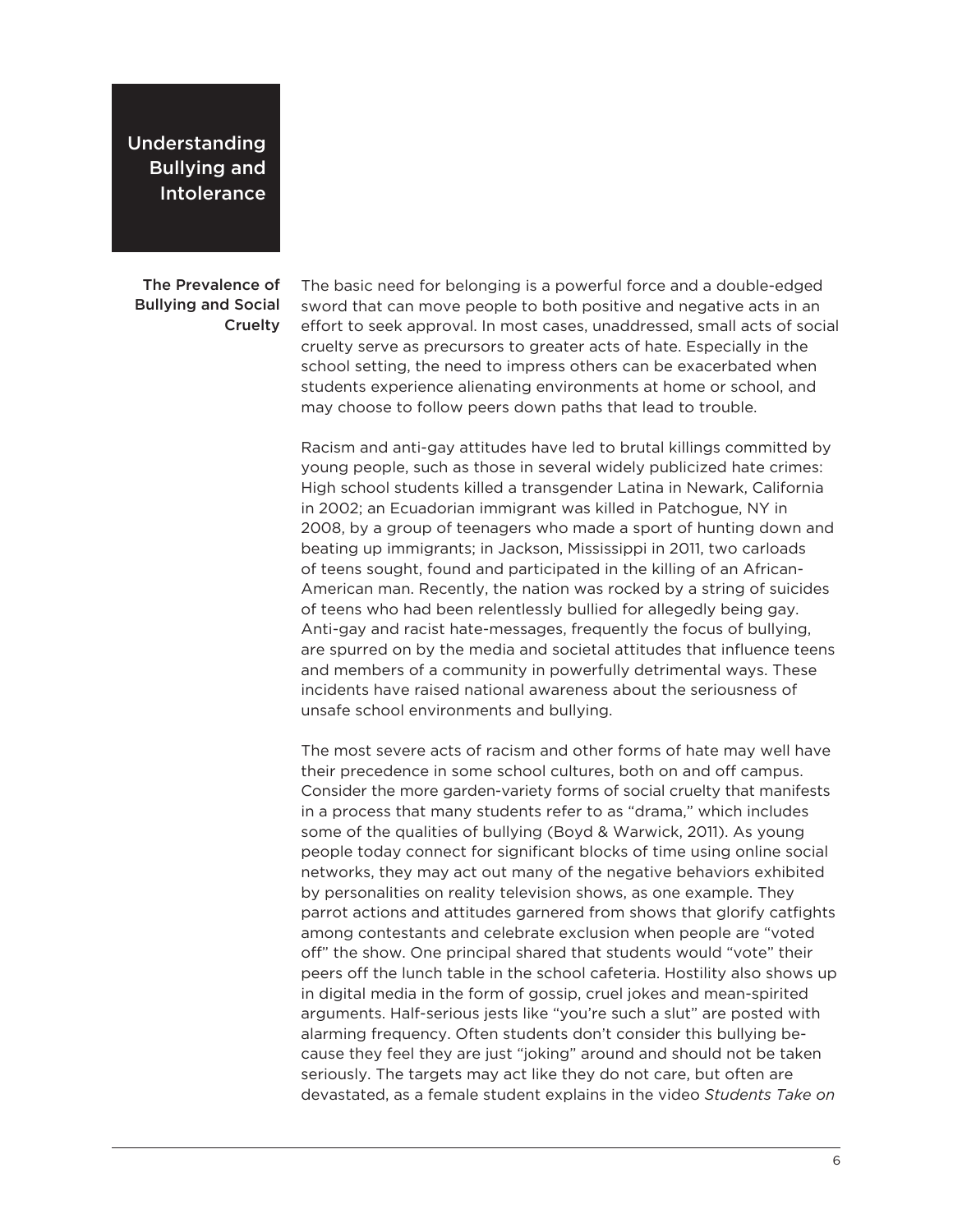*Cyberbullying*. (See Section III.) She relates that being called a slut online led to her staying home from school. These cyber-attacks contribute to very unsafe worlds for young people navigating within ever-widening influences that include not only their peers at school. but also all those individuals participating on the Internet.

The prevalence of bullying and social cruelty is revealed in statistics showing that one out of three youth report they have been bullied, and 85% of students have stood by during a bullying incident (Hawkins, Pepler & Craig, 2001). Most students who bully and harass are not outliers on the fringes of school or general society. University of California researchers Robert Faris and Diane Felmlee (2011) found that the most popular and least popular students are not the main perpetrators of bullying behavior. Rather, the students who are seeking to move up the social ladder and increase their status are the ones most commonly found to engage in acts of social cruelty. The researchers also found that, contrary to what students believe, bullying does not improve popularity.

Rather than institute zero-tolerance programs that have proved ineffective to end bullying, attention needs to focus on the bystanders, who constitute the majority of the student population. Bystanders can learn effective practices to stop bullying and teasing when they see it. They can be taught how and why to speak up.

While it is significant that the general community is taking issues of bullying and intolerance more seriously than in past decades, as evidenced in anti-bullying legislation now passed in 49 states, many anti-bullying programs in schools are not that effective in stopping bullying. In many cases, they resemble what may be termed "band-aid" solutions, implemented through large, school-wide assemblies that talk at, and not with, students. Or these programs are presented in oneshot campaigns that are not comprehensive and rarely take hold on a large-scale basis. In other cases, the programs are punitive and divide students into "bullies" and "victims." The Power of Positive Peer Influence

> *Not In Our School* believes that students need to be in the driver's seat when it comes to finding and administering solutions. N/OS efforts focus on turning bystanders into "upstanders," those who stand up or speak out for themselves and others who are being hurt. Through videos and meaningful dialogue, *NIOS* empowers young people to take action. The whole school community, including staff, students and parents, are involved in creating a climate that reflects the values of safety, tolerance and inclusion. Finally, for lasting change, staff training and parent education must become an ongoing effort.

Approaches to bullying and harassment have a better chance of success if bystanders, who make up the vast majority of the student population, become the focus of efforts to shift social norms. Rather than engaging in former behaviors, which may include gathering around a fight, actively or passively participating in an act of bullying, or spreading a hurtful video or text as if it were entertainment,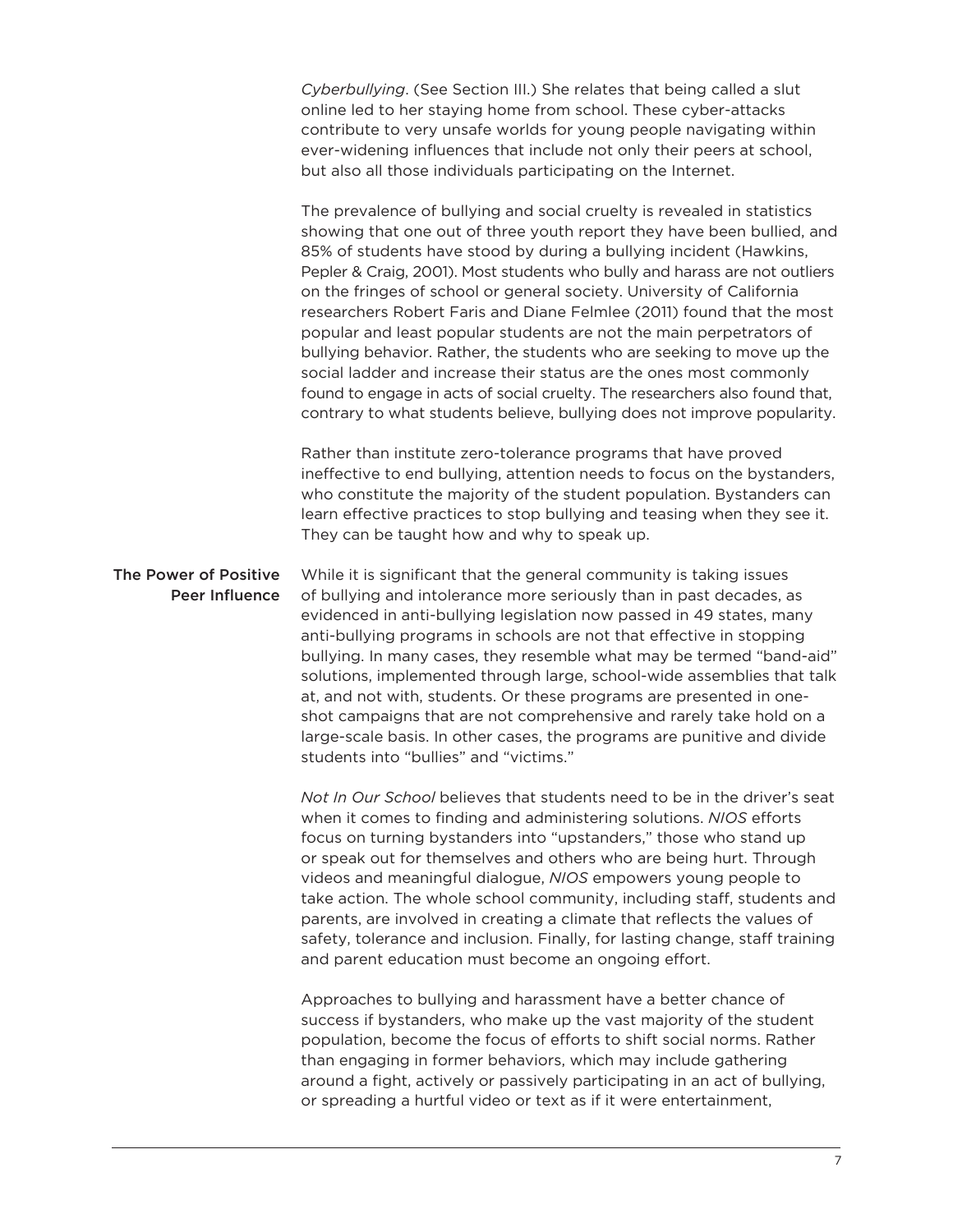students can reject such acts of aggression and cruelty. Positive behaviors, like negative behaviors, are contagious and can spread through social networks.

The video *Class Actions: Lancaster* (included in Section III), highlights the effectiveness of a peer-to-peer initiative. In the film, a Lancaster teacher asks his class "Has anything in your lives at school changed since we started doing this?" A student responds, saying, "The phrase *Not In Our School* means a lot more now. Sometimes people could be bullying some other people and the people around them will say *'Not In Our School, Not In Our School.'* And they'll just be like 'What?' and then they will just stop. The phrase has really helped out a lot." Another student said "Going to this program changed me and made me feel stronger mentally. Now I know how to handle bullying and I know how to handle it when someone is getting bullied and how to deal with the person, how to tell them to stop and go tell somebody about it."

Lauri Massari, a school counselor, said, "We emphasize the impact of peer power versus peer pressure. You have a power with other students and if you use it positively, you can have a tremendous impact." Lancaster Superintendent Regina Rossell reported, "Prior to the anti-bullying program, 62% of the students said they felt safe at school. A survey taken subsequently showed 92% of the kids felt safe at school."

A first step for understanding the bullying phenomenon involves knowing how to recognize bully behaviors and embracing an explicit definition for it. The entire school community needs to understand and identify bullying and intolerance when they see it. Defining and Recognizing Bullying and Intolerance

> The generally accepted definition of *bullying* is an *act of verbal or physical aggression with an imbalance of power between the perpetrator and victim that is repeated, or has the potential to be repeated, again and again.* An imbalance of power may be physical strength, access to embarrassing information, or popularity, which is used to try to control or harm others. However, power imbalances can change over time and in different situations, even if they involve the same people. *Bullying*

*Intolerance* is often revealed through unkind remarks with stereotypical comments regarding a person's identity, such as their race, ethnicity, language, sexual orientation, religion or ability. These attitudes can be developed and/or supported via the attitudes, actions and behaviors —sometimes conscious and sometimes not—of peers, family, teachers, coaches, or other individuals in a child's life, but also through the media, music and the Internet. Students may express intolerance towards others overtly in a classroom or public setting, but this also often occurs in venues where adults are not even aware it is taking place. It is important for schools to address *all* acts of bullying and intolerance, and *all* forms of social cruelty in order to truly change the climate to one that is caring and empathetic. *Intolerance*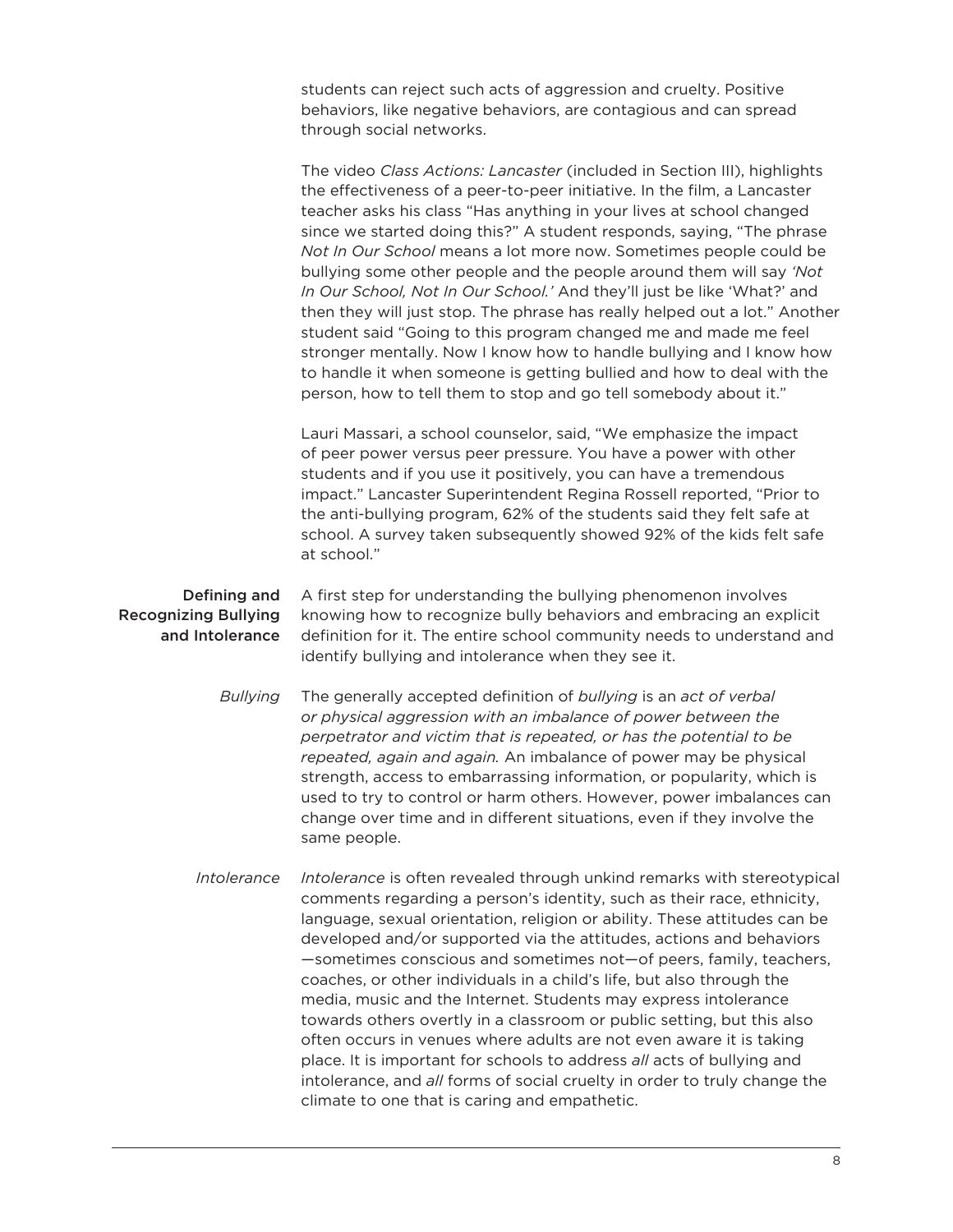Although bullying and harassment sometimes overlap, not all bullying is harassment and not all harassment is bullying. Under federal civil rights laws, harassment is "unwelcome conduct based on a protected class (race, national origin, color, sex, age, disability, religion) that is severe, pervasive, or persistent and creates a hostile environment." Bullying behaviors may include harassment, but not always.

- While *Not In Our Town* is not a curriculum that teaches step-by-step anti-bullying strategies, educators can find many excellent resources and programs available for this purpose. Michele Borba, author and expert in anti-bullying techniques (see micheleborba.com ) describes a framework for approaches to bullying. Borba has defined six R's as a pneumonic for addressing bullying in schools, which are: Rules, Recognize, Report, Respond, Refuse and Replace. Applying the *NIOS* approach and philosophy as a framework, Dr. Borba's six R's are expanded in detail below: Addressing Bullying
	- Schools need to state the rules, norms and expectations for the behavior of adults and students. These rules are most effective when they are clearly defined and when students understand their purpose and share in making meaning out of them. The norms include exercising mutual respect, listening to one another and valuing empathy. Democratic classroom environments, where students have a voice, have been found to increase student involvement and empathy while an autocratic environment and the use of zero-tolerance policies have not led to safe environments or even a decrease in aggression or bullying (Test Punish and Push Out, 2010). *Rules*
	- Again, school staff, parents and students need to be informed and educated; understanding the definition of bullying described above and that bullying can take different forms such as verbal, sexual or physical threats and harassment. Attacks can be carried out in person or via electronic means. The adults also need to be watching students for signs of depression or isolation to determine if they are possibly being bullied, but have not told anyone. *Recognize*
		- The entire student body, along with the parents, needs to know how to report an act of bullying or harassment safely. Adults need to occupy every wing of the school and the main office to assure students that they will find help when they need it. In addition, a phone number that students can text or call for immediate help, as well as confidential reporting locations such as locked boxes in convenient rooms, are needed. *Report*
		- Students can be taught refusal skills: stay calm, respond to rude remarks with an effective comeback (e.g., "Your comments are all untrue, so please stop saying that about me") and respond firmly while looking the person in the eye. *Refuse*
		- *Students:* To respond effectively to bullying, the bystanders need to know alternatives to bystanding through previously agreed upon and *Respond*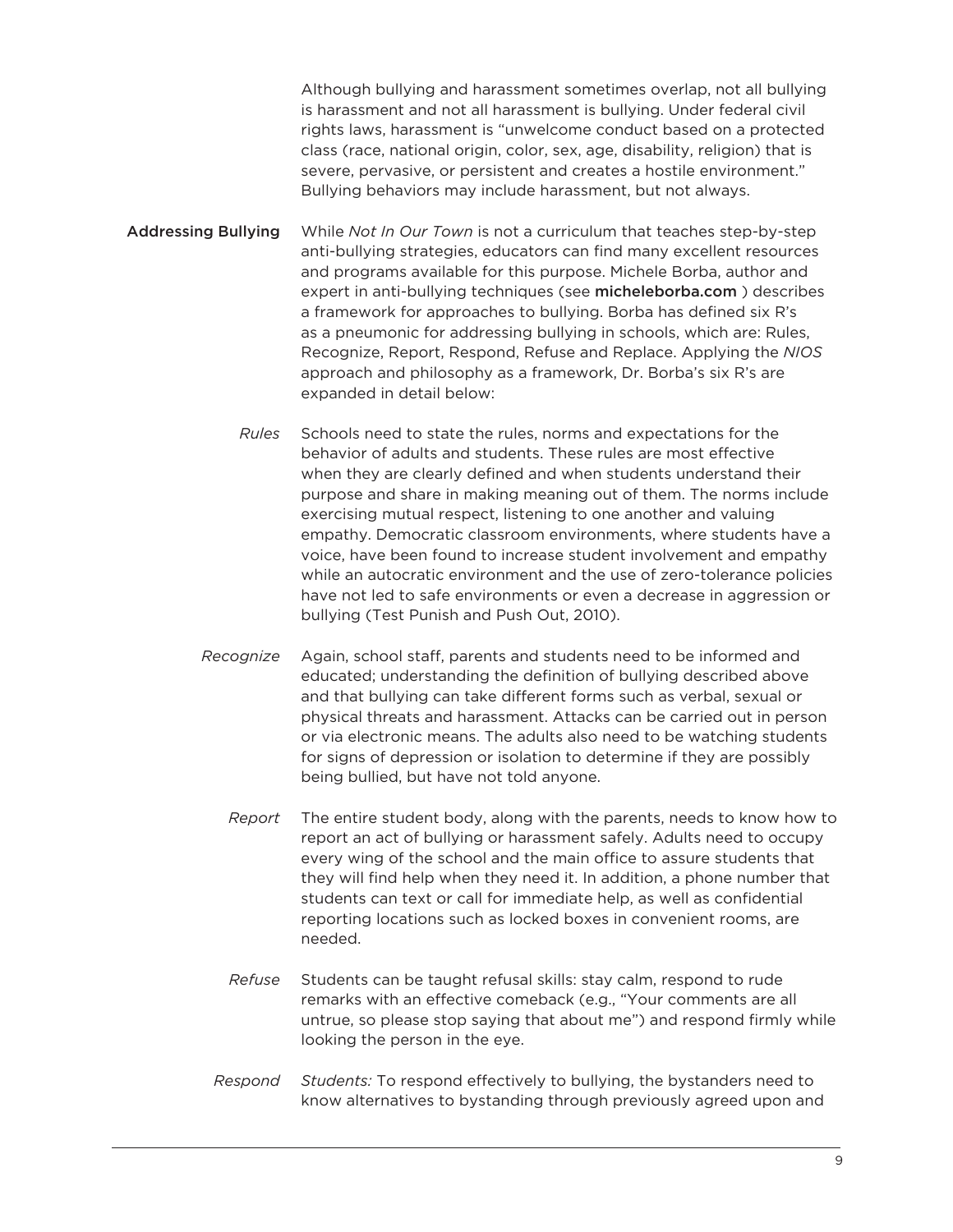practiced models of response. They can be taught ways to respond by befriending the target and speaking up to tell the person who is bullying to "quit it," or letting the person know that they are leaving to get help. They can also encourage the other bystanders to leave the scene.

*Staff:* Once a staff member hears a student is being bullied, the teacher or administrator needs to respond swiftly with the strategies defined in the school's discipline policy. These techniques differ from the ones used in conflict-resolution among peers in non-bullying situations. Bullying should never be handled by student conflict managers, but by adults who can assess the balance of power that manifests differently in each bullying situation. The person who is bullying and the bullied students should not be brought together. Adults can work with the perpetrator and the victim separately. The target can describe what happened and how he or she feels. Then, the student can role-play using refusal skills. The adult should inform the targeted student that the bullying incident is being addressed and the person doing the bullying will be disciplined. The teacher and other staff should check back frequently to assure that the bullying has ended (Frey, Hirschstein, Snell, J. L., Edstrom, MacKenzie, & Broderick, 2005). The person who has bullied should receive defined consequences, in accordance with school policy that should also include a form of restitution to give back to the community.

The students who bully others need attention, too. It is better not to call them bullies, as they may unwittingly lock this label into their identities. Rather, it is important to convey to these students that they can change their behavior. With support and assistance in building empathy, they can learn to replace bullying behaviors with new ways of interacting. They also need to develop skills for self-control, anger management and conflict resolution. Models of restitution can include service-oriented projects, such as helping in another classroom or assisting in the school cafeteria. Students may also engage in a process called restorative justice, where they take opportunities to discover and identify their good qualities, followed by a brainstorming session to create ideas for giving back to the community. This model has been used with both youth and adult criminal offenders and has enjoyed considerable success. *Replace*

> For some children, leaving behind the tendency to bully takes time and requires numerous parent conferences and sessions with the school counselor. However, statistics show that students who habitually engage in bullying by third and fourth grade are six times more likely to end up in prison by age 24 (Maine Project Against Bullying, 2000). The repeated effort is well worth it.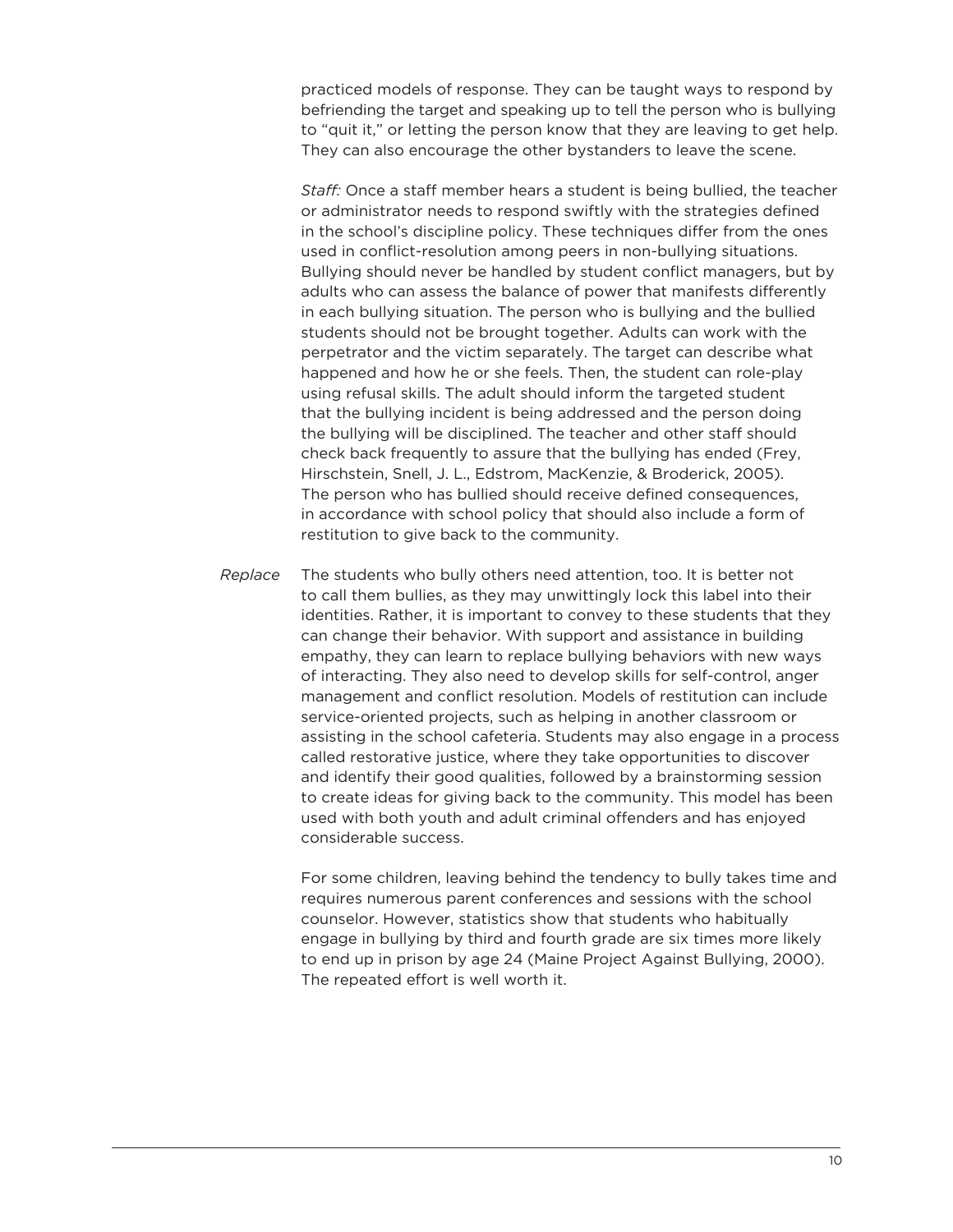NIOS Framework for **Combating Bullying** 

*NIOS* has a clear perspective on effective approaches to confronting and combating bullying in classrooms and schools. After decades of deeply examining bigotry, hate crimes and the devastating consequences of bullying and intolerance on young and old alike, *NIOS* sees beyond the act of bullying to the root causes. We recognize pervasive societal forces that feed and perpetuate negative stereotypes and bigotry. Our stories and interviews include countless first-hand accounts of the lifelong impact of intolerance, not only on those being targeted, but also on families and entire communities. For that reason, *Not In Our School* promotes the following critical elements that are often missing or not sufficiently highlighted in many antibullying efforts.

In addition to enforcing anti-bullying practices and initiatives, *NIOS* provides tools for supporting students from key groups who are often targeted for their ability, race, religion, real or perceived sexual orientation and gender identity/expression. We also help teachers learn how to facilitate dialogue as a crucial component of building awareness, understanding and empathy. Address both bullying behaviors and attitudes of intolerance.

Engage all students to move from bystanders to upstanders.

Upstanders are those who learn to speak up and stand up for themselves and others, not just intervening, but shifting the culture of the school. Learning to stand up and speak up is a skill that can be taught, modeled and practiced. In that way, it is more likely that a person will have the courage to take a stand when the time comes. Upstanding can happen in the moment, when a person intervenes to help another. A person can also speak up to raise awareness and lead a response to intolerance.

Give students active leadership roles in school-wide anti-bullying efforts.

We believe that students, just like communities, need to take ownership and find solutions that work in their context. We also know that youth are more likely to listen to their peers. We provide inspiring examples with films and lessons showing schools that have done just that.

Just as we do not tell children they are "bad" and rather say their "behavior is bad", we do not want young people to think that their bullying behavior defines them as a bully. We believe that at any age, people can change and that is especially true for children. We help students who are doing the bullying shift their self-image and change their behavior. They can stop being part of the problem and can be part of the solution. Avoid using the word "bully" as a label for a child.

Support and applaud administrators and teachers for efforts to create and sustain safe, accepting and inclusive environments for all students.

We believe that to ensure bullying is reduced and schools are safe, the most important action is to shift the entire school culture to one where students feel and exhibit empathy and all students feel they belong.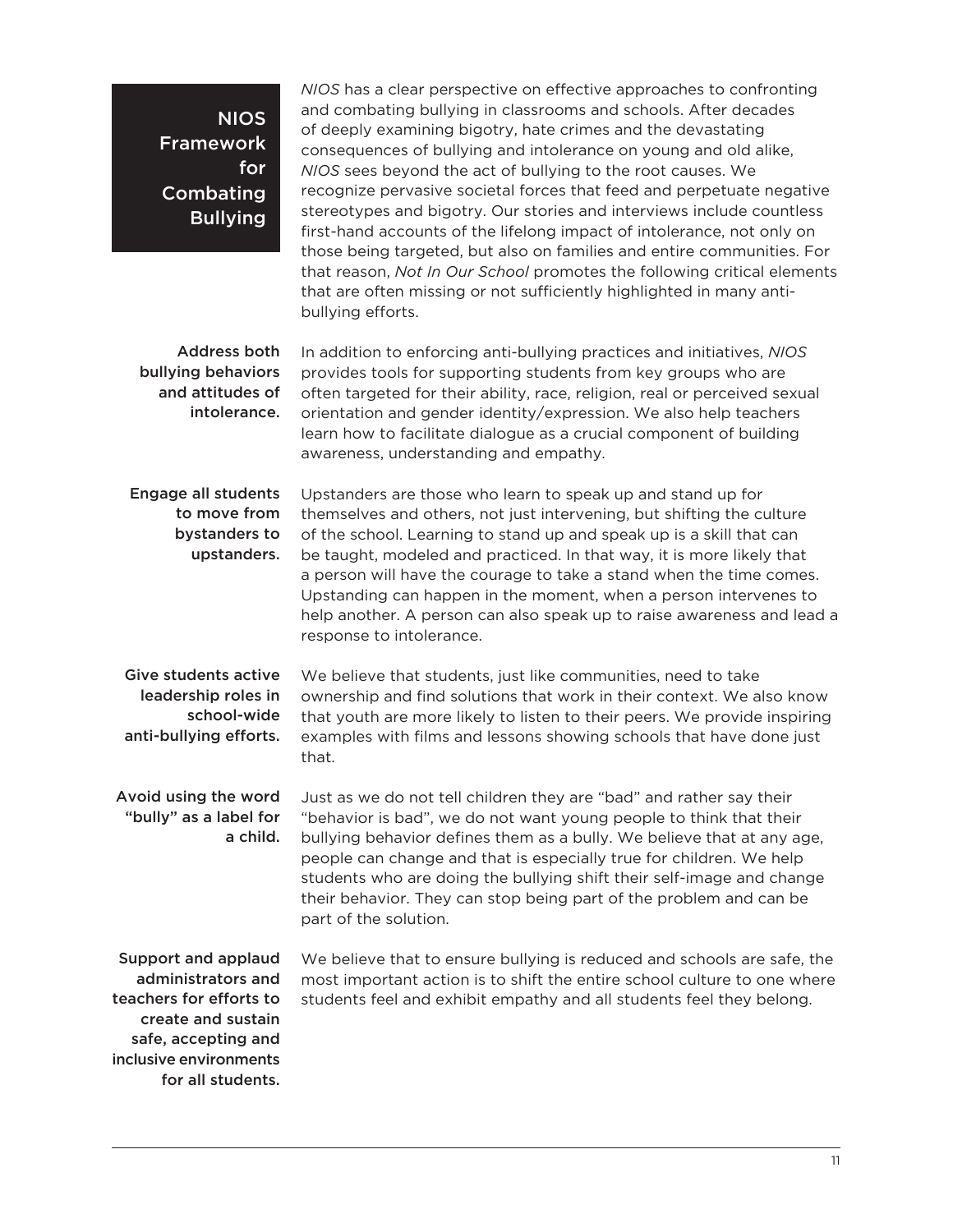Creating Identity Safe Classrooms

*Not In Our School* involves effectively addressing negative attitudes, intolerance and hate with the goal to make every classroom in every school safe and inclusive. This includes an assurance that bullying and harassment will be prevented not only during structured class-time, but on the other side of the classroom doors as well. Students often report the hallways, bathrooms, yards, cafeterias and the Internet as the places where bullying happens. In many cases, bullying occurs where it is not visible to the authorities. For that reason, the efforts to make schools safe must go beyond the mere creating of consequences for negative behavior. They must provide the conditions for students to internalize and practice values of respect and acceptance in all aspects of their lives.

Identity safety is a concept introduced in 2003 that recognizes the need for students to feel their identity is valued.

> *Identity safe classrooms validate students' experiences, backgrounds and identities. These classrooms are free from negative relationships and teaching practices that implicitly, or explicitly, link students' identities (e.g., race, gender, religion), to academic performance.* — (D. M. Steele)

The premise stresses the need for schools to provide the appropriate conditions for students to discover or strengthen their identities and understand their uniqueness. In an identity safe classroom, each child's identity is viewed as an asset with which they may make lifelong contributions to their culture and society as a whole. School environments need to ensure that all students feel validated for who they are because of, and not in spite of, their backgrounds and identities. In an identity safe environment, differences in identity are acknowledged and celebrated. The negative influences of stereotyping are averted. This leads to a climate that reduces bullying and builds empathy and intercultural understanding.

Often the term "colorblind" is associated with an environment that is free of racism and bias. The sad reality is that racial divisions have not gone away and neither children nor adults are blind to our differences, nor should they be. Colorblind practices are neither possible nor constructive for students who feel, and may have experienced, their own difference as a barrier to inclusion. When teachers ignore racial, ethnic and other student differences, stereotypes go underground. Stereotype Threat Undermines Safety

> We all have many different aspects or contingencies that make up each of our identities: our age, race, religion and gender, to name a few. According to Claude Steele, renowned social psychologist, "If you have to deal with things in situations because you have a certain identity, that identity will be important to you. Most psychologically impactful identity contingencies are those that in some way threaten the individual." These contingencies have a tremendous hold over people's psyches, so strong that the person who is stereotyped is adversely affected even by being afraid to confirm a negative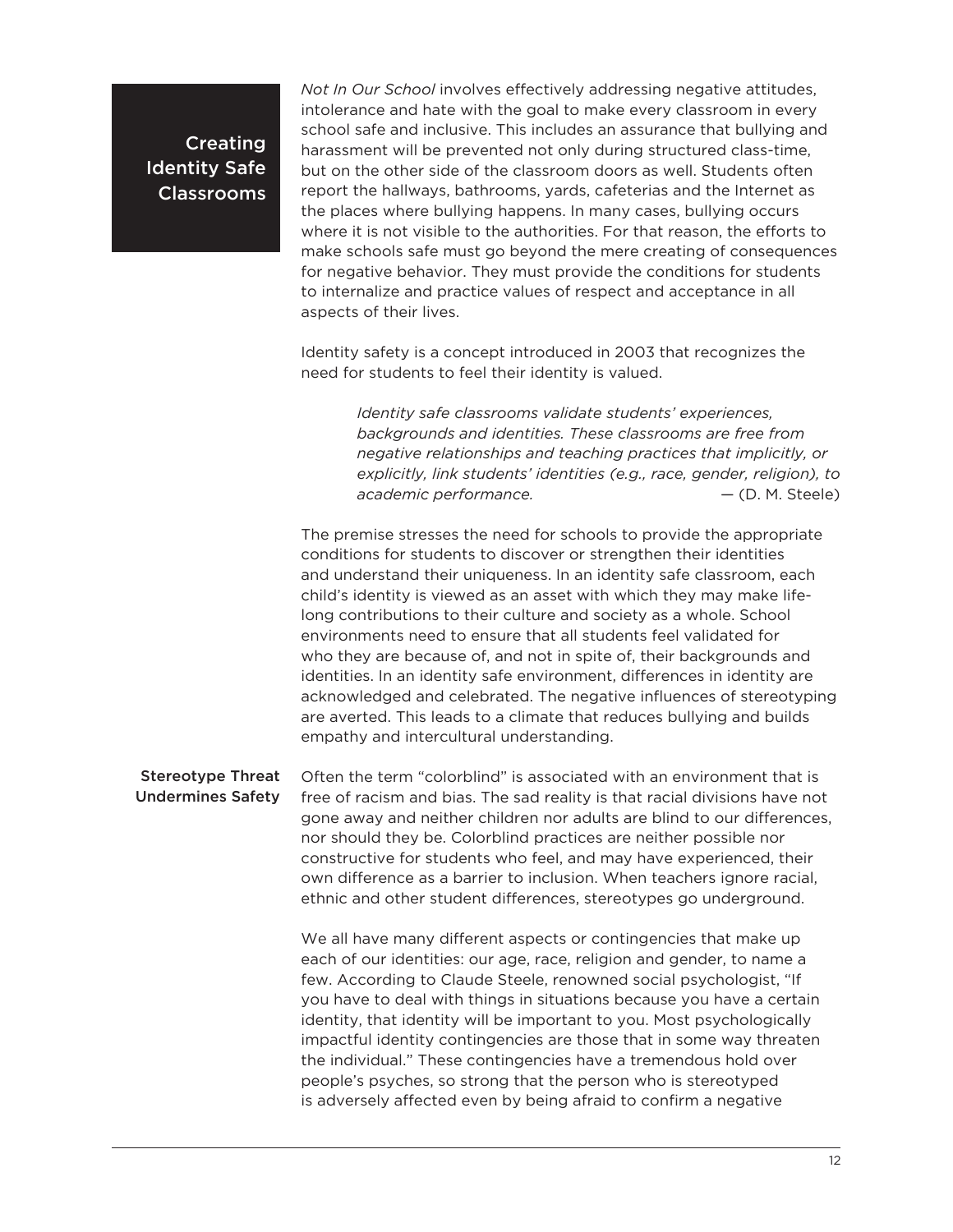stereotype. This fear of possibly confirming a negative stereotype is what Steele dubbed "stereotype threat."

*Stereotype threat* (Steele 2009) is a theory that suggests people whose race, ethnicity, sexual orientation or other immutable aspects of one's identity have been negatively stereotyped are affected even when the stereotype is not overtly mentioned. Negative stereotypes are so pervasive that people fear that they are being viewed through this negative lens. In hundreds of studies, *stereotype threat* has been shown to negatively impact student achievement and attitudes (see reducingstereotype.org).

As an antidote to the colorblind environment where stereotypes continue to manifest in both spoken and unspoken ways, an identity safe classroom creates a space where student differences are not ignored. Students feel valued and appreciated as they bring their whole identity into the classroom.

#### Creating Identity Safe Classrooms, an Integral Part of Student Success

An identity safe environment is intentional. Characteristics of identity safe classrooms and schools have been shown to have a positive effect on student learning and their enjoyment of school, in spite of real stereotypes and powerful social inequalities operating in the outside world.

Characteristics of identity safe classrooms include building positive, accepting relationships and creating a sense of belonging for students. Such classrooms are meaning-centered and challenging curriculum combined with a teacher's high expectations convey the belief that students will succeed. Teachers honor the different backgrounds of students and incorporate them into the curriculum. Students see themselves reflected on the walls of the classroom and learn about each other's cultures and backgrounds.

In an identity safe classroom, students feel accepted and have positive relationships both with their teacher and fellow students. They feel emotionally comfortable in a warm and caring environment. Pro-social behavior is taught as part of the curriculum and practiced through specific and meaningful activities where students can engage each other. Bullying or hurtful comments are reduced and students learn empathy and are taught positive ways to communicate and interact.

By providing opportunities for autonomy, students experience that their decisions matter and they take responsibility for their learning and behavior. To develop autonomy, they are given opportunities to exercise choices within the classroom and leadership in the school setting. Students have a voice in the life of the classroom.

These characteristics or elements identified above, when combined together, promote social and academic competence and belonging. These strategies of identity safety are doable in any classroom and work in powerful ways to improve student performance and create positive environments. Many models for character education and anti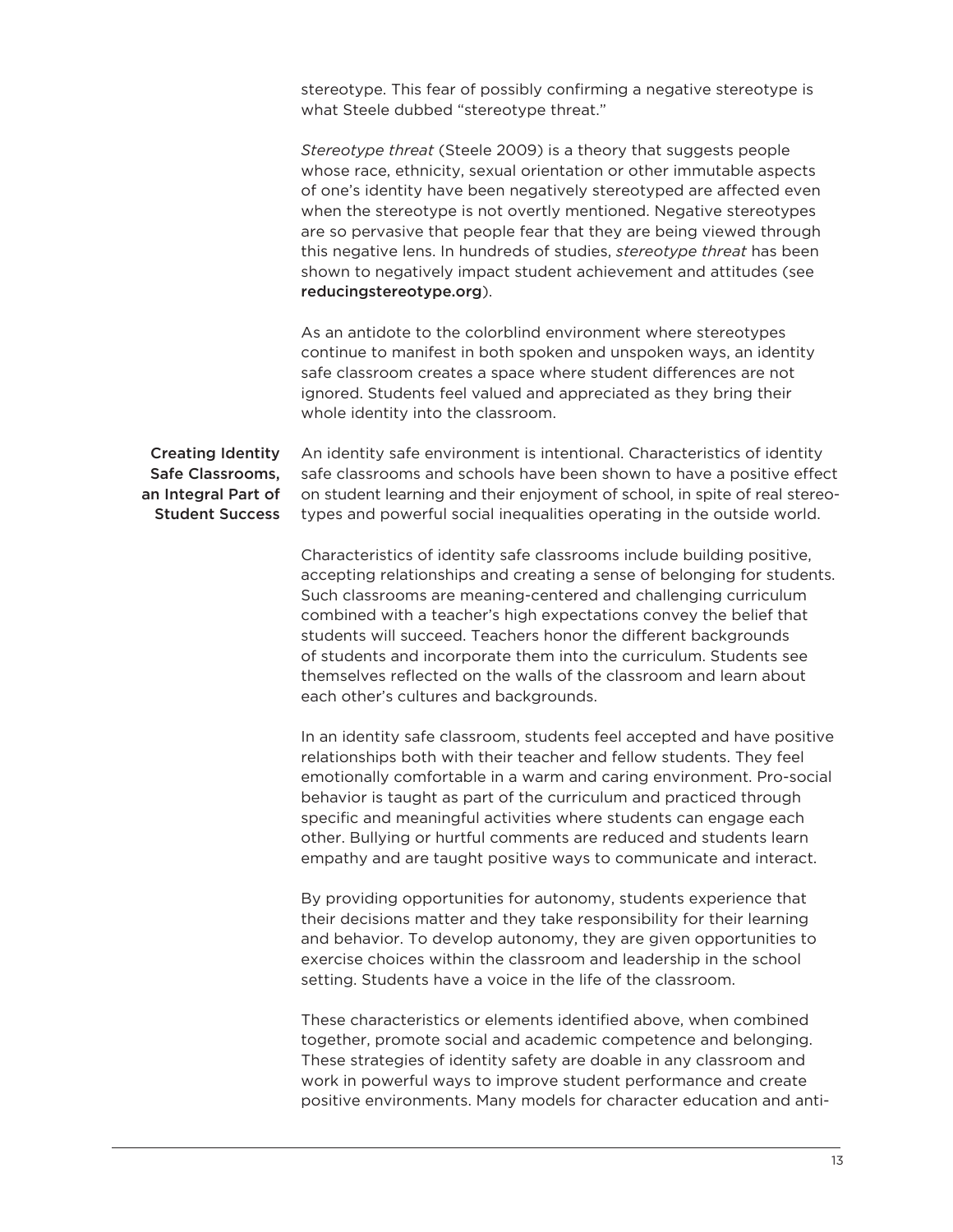bias education incorporate elements of identity safety and positively impact school climate, serving as sustainable antidotes to bullying and intolerance.

As part of the *Not In Our School* philosophy, we believe that social cruelty and intolerance will continue to plague schools unless antibullying efforts include a focus on creating identity safe, inclusive and accepting environments.

Borba, M. 2011. 6 R's That Reduce Bullying. *Bullying Prevention Videos and Dateline Appearance on micheleborba.com.*  References

> Boyd, D. 2011. Four Difficult Questions Regarding Bullying and Youth Suicide. *Blog: Apophenia, http://www.zephoria.org/thoughts/archives/2011/12/12/ guestions-bullying-suicide.html.*

Boyd, D. and Marwick, A. 2011. The Drama! Teen Conflict, Gossip, and Bullying. *Presented at Oxford Internet Institute's "A Decade in Internet Time: Symposium on the Dynamics of the Internet and Society" from SSRN website: http://papers. ssrn.com/sol3/papers.cfm?abstract\_id=1926349.*

Center for Advancement. 2010. *Test, Punish, and Push Out,* p.6.

Emotional Intelligence Network. 2007. A Case for Emotional Intelligence in Our Schools*. Emotional Intelligence Network Six Seconds website: http://www.6seconds.org.*

Faris, R. and Felmlee, D. 2011. Status Struggles: Network Centrality and Gender Segregation in Same- and Cross-Gender Aggression. American Sociological *Review* 76: 48-73.

Frey, K. S., Hirschstein, M. K., Snell, J. L., Edstrom, L. V., MacKenzie, E. P., & Broderick, C. J. 2005. Reducing playground bullying and supporting beliefs: An experimental trial of the STEPS TO RESPECT program. *Developmental Psychology* 41(3), 479–491.

Maine Project Against Bullying. 2000.

Markus, H.R., Steele, C.M., & Steele, D.M. 2000. Colorblindness as a Barrier to Inclusion: Assimilation and Nonimmigrant Minorities. Daedalus, 129 (4), 233-259.

Steele, C. 2009. *Whistling Vivaldi*. New York, NY: W.W. Norton and Company.

Steele, D. and Cohn-Vargas, B. In Press. *Identity Safety*. Thousand Oaks, CA: Corwin.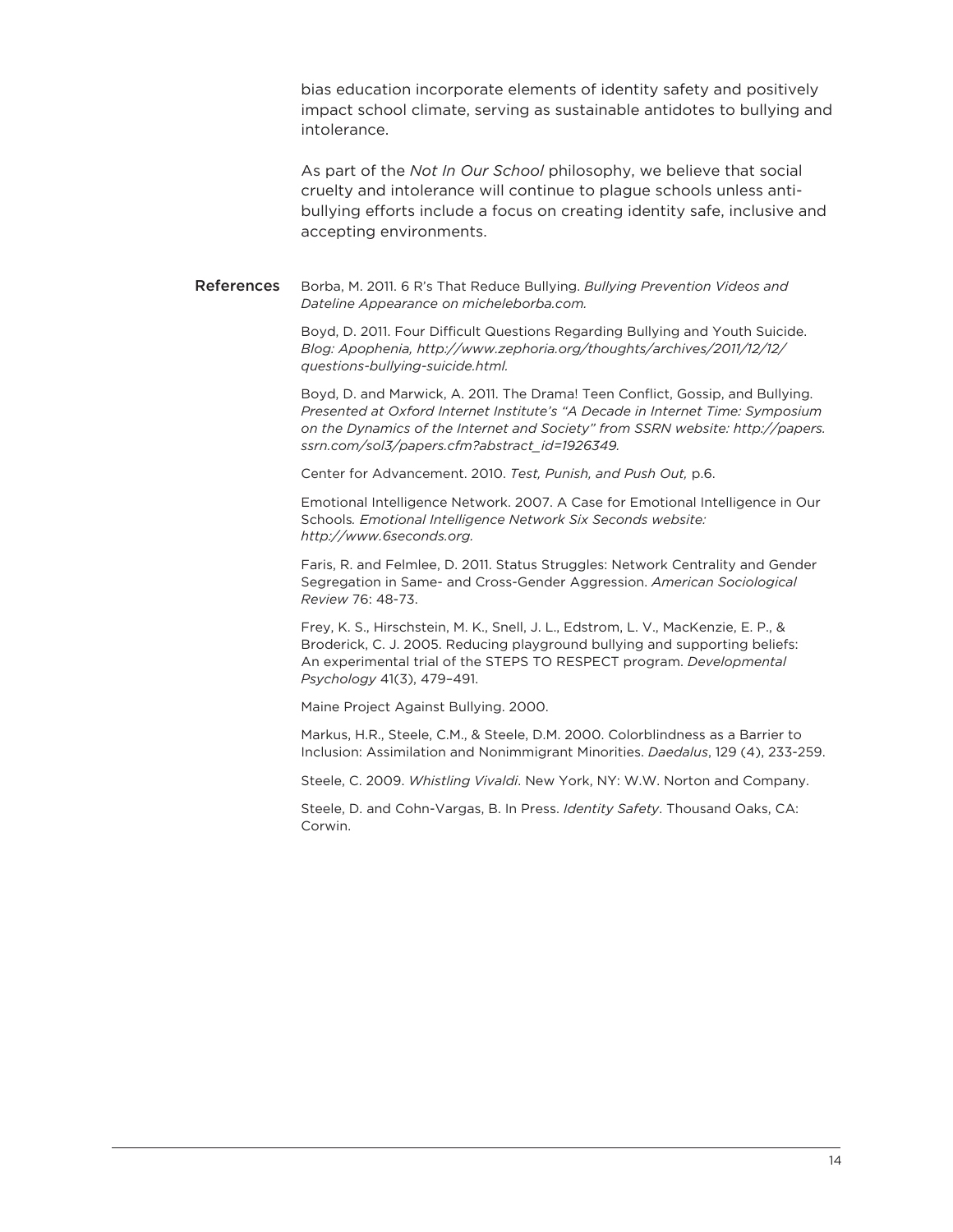**Suggestions** for Using *Not In Our School*  Videos

The following implementation recommendations can be applied to any *NIOS* video. Providing a framework for preparation, viewing and processing the videos will help to support students' learning, understanding and application of the content. These ideas are meant to be flexible, however, and teachers are encouraged to modify or add to them, and to create specific lesson plans relevant for students.

#### **Establishing** Discussion Guidelines

Engaging students in a process of establishing ground rules for dialogue can help to ensure a safe and productive environment when discussing potentially controversial topics. Inviting students to develop these through a collaborative process helps to create common ownership of the agreed-upon rules. Additionally, if conflict emerges, the agreements can serve as a reminder of the need for respect and sensitivity.

An easy way to do this is to ask students to share their own ideas of 57 communication rules or behaviors that they can all commit to in the dialogue. You can prompt them with 12 such as "We will listen more than we speak" or "Be open to new perspectives." Make sure the agreed upon ground-rules are posted in a visible place, where they can be referred to as needed.

Prepare your discussion questions in advance. However, be open and flexible to allowing students to take the conversation in unexpected directions and raise new ideas that are meaningful to them. Preparation

> Think about how to handle silence or lack of participation. Some ways to engage reluctant participants may be to invite students to talk in pairs to answer a question and then share with the larger group; to write down responses to a question anonymously that can be submitted to be read aloud; inserting some physicality into the discussion such as inviting students to stand if they agree with a statement. Conversely, plan ahead on how you will respond/redirect students who may dominate the conversation.

Arrange the room in a way that supports open dialogue, a circle of chairs is ideal; consider sitting with the students rather than standing in front of them. Have chart paper or a Promethean board ready, as needed, to capture action ideas or plans that may emerge from the discussion.

- Before watching a particular video, identify for your students the nature of the problem that the students in the video are trying to solve. For example, are they seeking to address a particular hate crime in their community, gun violence, bullying at school, anti-gay bigotry or other expressions of hate? Then ask students to respond to the following questions: Pre-Viewing
	- */ What strategies might students use to address this problem?*
	- */ What are the risks, if any, to taking these steps?*
	- */ What challenges might students confront as they try to remedy this problem?*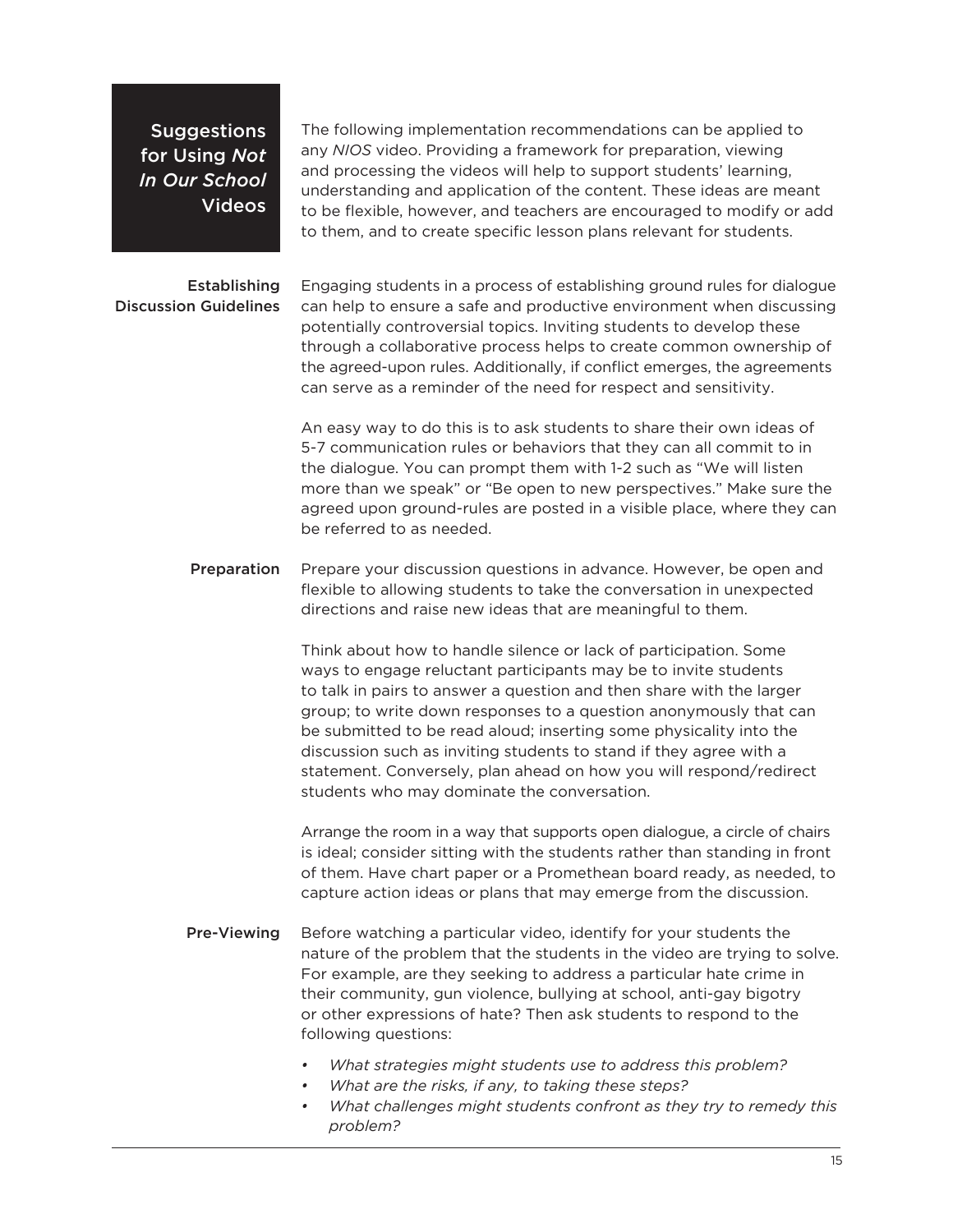| What would "success" in solving this problem look like? How could |
|-------------------------------------------------------------------|
| "success" be measured?                                            |

- */ What resources do students need to be successful?*
- */ What might be the consequences of doing nothing?*

To help students comprehend and interpret what they viewed in a *NIOS* video (and to give you evidence of student learning), here are some ways to structure students' responses to the video. For links to Facing History step-by-by descriptions of these activities, go to notinourschool.org/how-do-i-use. Post-Viewing

> **3-2-1** After viewing, students can record 3 facts from the video, 2 questions raised by the video and *1* feeling they experienced while watching the video.

Below are examples of the kinds of questions you can use with this strategy: Text-to-Text. Text-to-Self,

Text-to-World

- *Text-to-Text:* What events or ideas from this video remind you of other things you have seen or heard (books, movies, songs, television shows)?
	- *Text-to-Self:* What events or ideas from this video remind you of something you have witnessed or experienced?
- *Text-to-World:* What events or ideas from this film remind you of something that happens in your community, nation, or world?

Here is an example of the kinds of questions you can use with this strategy: Levels of Questions

- */ Level One:* What were students responding to in this video? What action did they take?
- */ Level Two:* What do you think of their response? In what ways was it effective? What else could they have done to address the problem they saw in their school or community?
- */ Level Three:* What power do you think young people have to change attitudes and actions? What gives young people power? What limits their power?
- On the left side of a page, students record information presented in the film. On the right side, students record their reactions to this information such as a question, a comment, a feeling or a connection to something they know or have experienced. **Two-Column Chart** 
	- Often a simple prompt such as "What struck you about this film? What ideas are on your mind?" is enough to prompt student responses. Here are some additional prompts that can be used to spark reflective writing. Journal Writing
		- */ When viewing this video, what felt familiar to you? What was new or different?*
		- What moment in the film stood out for you? Why?
		- */ Do you see a need for a "Not In Our School" movement at our school? Why or why not?*
		- */ What could our school do to create a more peaceful, tolerant community?*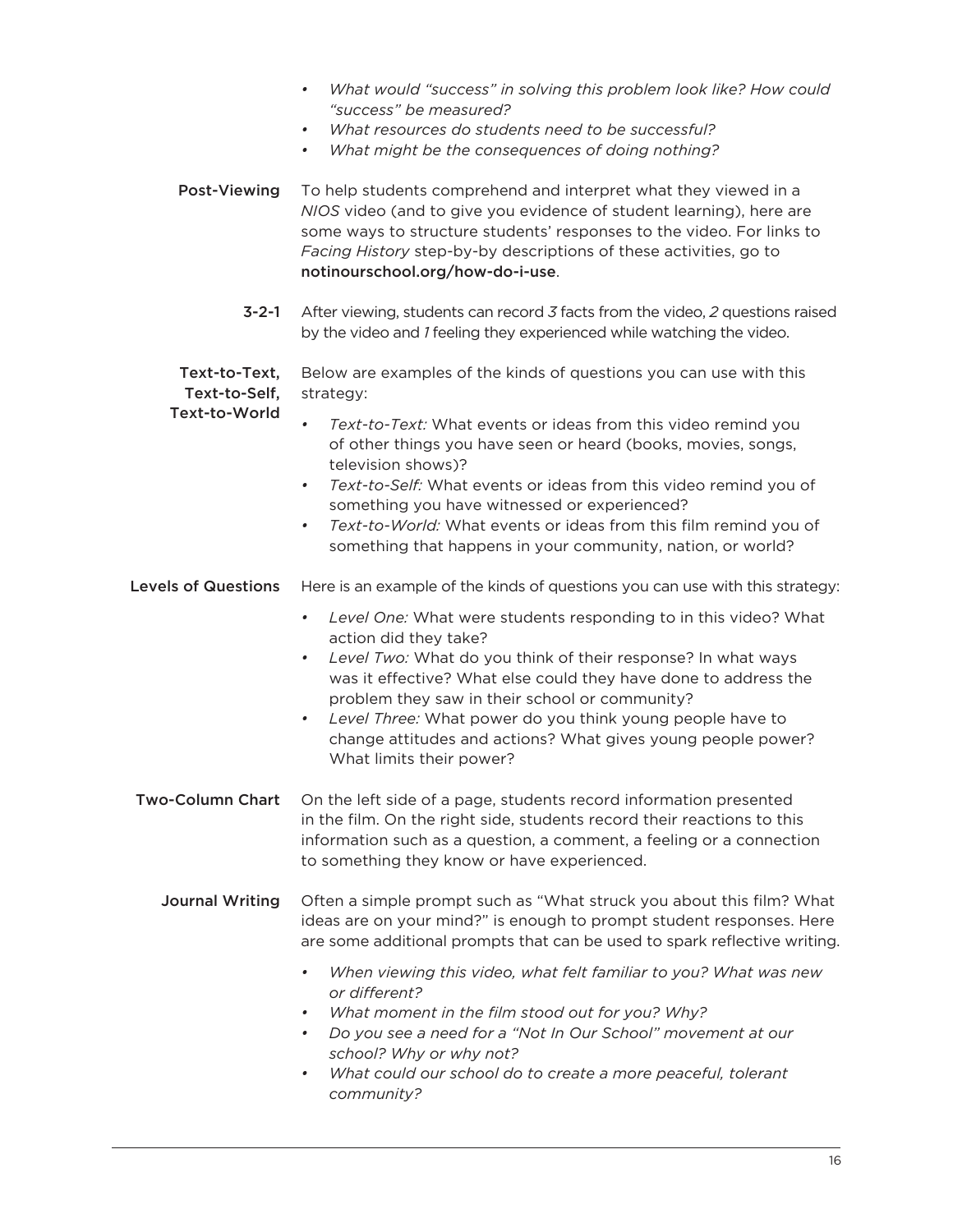|                                                                                    | What responsibility do you think teenagers have to address bullying<br>problems and/or hate crimes in their schools and communities? Do<br>they have more, less, or an equal responsibility to address these<br>problems as the adults in their community?<br>What are the risks of confronting bullying, hate and violence? What<br>$\bullet$<br>could be done to mitigate (or reduce) these risks? Under what<br>conditions, if any, would you advise someone not to intervene to<br>stop injustice or intolerance? |
|------------------------------------------------------------------------------------|-----------------------------------------------------------------------------------------------------------------------------------------------------------------------------------------------------------------------------------------------------------------------------------------------------------------------------------------------------------------------------------------------------------------------------------------------------------------------------------------------------------------------|
| <b>Student</b><br><b>Presentations</b>                                             | Assign small groups a video to present to the larger class.<br>Presentations might address questions such as:                                                                                                                                                                                                                                                                                                                                                                                                         |
|                                                                                    | What were students responding to in this video? What problem<br>$\bullet$<br>were they trying to solve?<br>What did they do? What strategies did they employ? What<br>$\bullet$<br>resources did they draw from?<br>What risks did they take? What challenges did they confront?<br>$\bullet$                                                                                                                                                                                                                         |
|                                                                                    | What do you think of their response? What did they accomplish?<br>$\bullet$<br>What advice would you offer these students? What could be some<br>$\bullet$<br>next steps these students could take to further address this problem?<br>What more do you want to know about this situation? If you had the<br>٠<br>opportunity, what would you want to ask the students in this video?                                                                                                                                 |
| <b>Whole Class</b><br>Conversation                                                 | After students have had the opportunity to process a video independently<br>or in small groups, facilitate a whole-class conversation. Here are some<br>specific strategies you might consider using for facilitating these<br>discussions:                                                                                                                                                                                                                                                                           |
| Wraparounds                                                                        | Wraparounds give all students the opportunity to share an idea or<br>question before a discussion begins. After viewing a video, you can ask<br>each student to share one thought or question that is on their mind, or<br>one moment that stood out for them.                                                                                                                                                                                                                                                        |
| Fishbowl                                                                           | Fishbowl is a strategy that helps students practice being active<br>listeners and participants in a discussion. Half the class can debrief the<br>video while the other half observes. Then students can switch roles.                                                                                                                                                                                                                                                                                                |
| Big Paper, Building a<br><b>Silent Conversation</b>                                | Ask students to record important quotations from the video or you can<br>ask them to suggest questions the video raised for them. These quotations<br>and questions can serve as the focus of a silent conversation activity.                                                                                                                                                                                                                                                                                         |
| Roundabouts                                                                        | Have students form two concentric circles facing one another. Students<br>discuss a question with the person opposite them until the facilitator<br>announces that the inner circle should move one space to the right<br>(usually after 3-5 minutes). Then students begin a conversation with                                                                                                                                                                                                                        |
| Adapted, in part, with<br>permission from<br><b>FACING</b><br>HISTORY<br>OURSELVES | their new partner. This process can be repeated for several rounds<br>using the same or different questions for each round. Often this is<br>followed by a full group conversation about the ideas shared in the<br>brief conversations.                                                                                                                                                                                                                                                                              |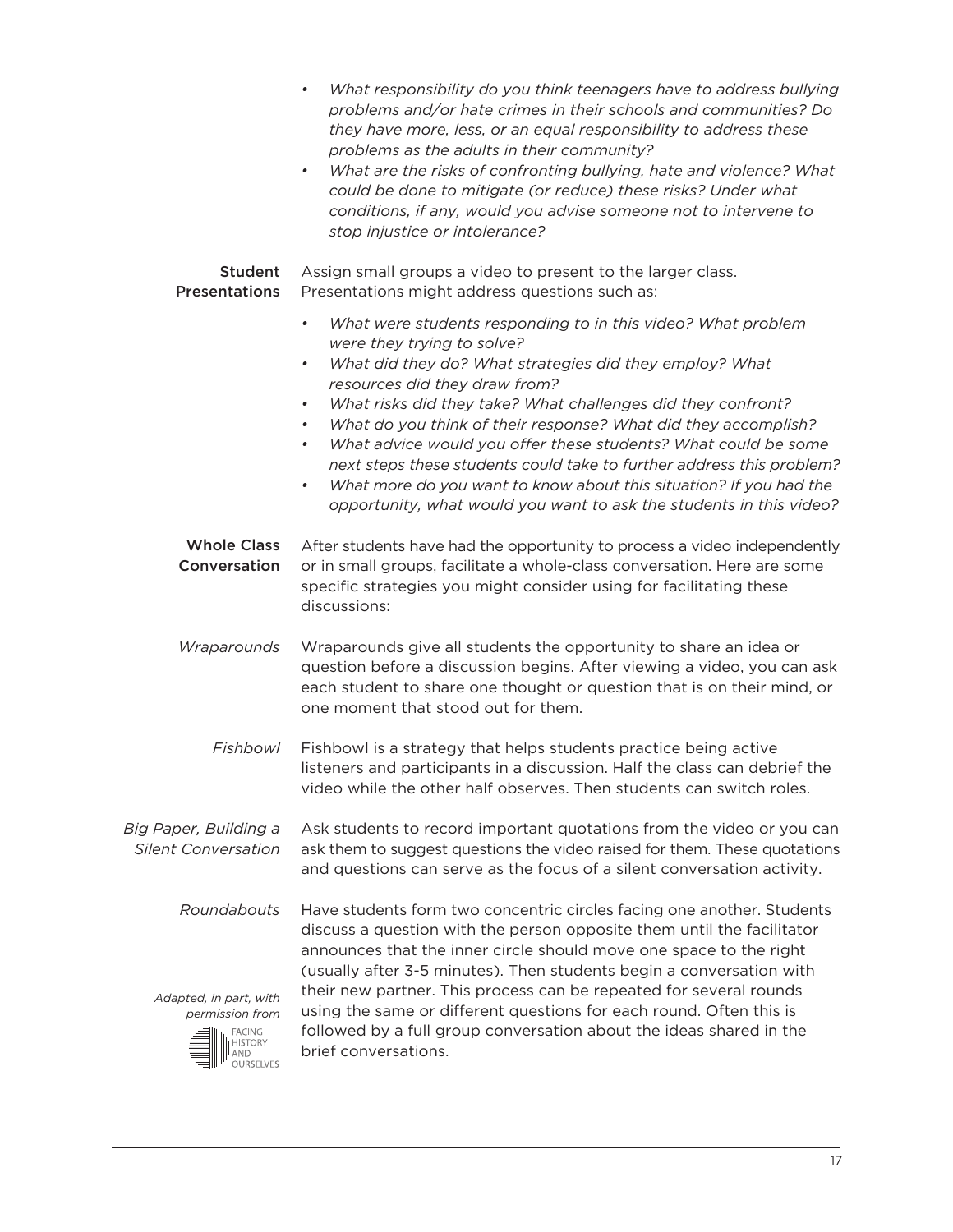## **Suggestions** for Using the *Not In Our School*  **Website**

To prepare students to explore the *Not In Our School* website, we suggest implementing one or more of the following activities that can help to:

- Familiarize students with vocabulary used on the website.
- Engage students with themes the website explores.
- Provide background information about *Not In Our School*, hate crimes and bullying.
- Establish norms for a safe classroom community that respects different points of view.

The purpose of *Not In Our School* is to help students think about what is happening in their own school community and to take steps to create more tolerant, inclusive communities. Conversations about what happens in schools in general and in the students' own school in particular, can bring up sensitive topics such as inclusion, exclusion, cliques, racism, sexuality, homophobia and gossip. Thus, before approaching this material on the website, we encourage you to review norms for a respectful classroom community with your students. (See recommendations for Establishing Discussion Guidelines in the preceding document.)

#### Suggested Activities

Hate crimes, bullying, bystander, upstander, homophobia, tolerance, bigotry, inclusion and exclusion are some terms students can define before exploring the *Not In Our School* website. Word Walls or Word Clouds can help students present their definitions. (Websites such as wordle.net or tagxedo.com can help students create word clouds.) Below are some specific ideas for helping students develop an understanding of upstander, bullying and hate crime: Introducing and Developing Vocabulary

- Facing History and Ourselves defines an upstander as someone who takes a stand against injustice. Ask students to brainstorm examples of people who have acted as upstanders. Examples could come from their own lives, current events, history, literature or movies. Then students can present their upstander examples as a think-pair-share or wraparound. When they finish sharing, invite students to add to Facing *History's* definition of upstander. *Defining Upstander* 
	- Many of the resources on the *Not In Our School* website concern "bullying"—a term that people use in different ways to describe acts of hate, intimidation and harassment among young people. (Consider what acts of bullying are often called when the perpetrators are adults: Hate crime? physical assault? libel?) Before students explore the examples provided on the website, you might ask students to clarify their own definition of bullying. At what point does a joke, a comment, or an action become inappropriate, offensive and/or hurtful? While some examples of bullying or intolerance appear obvious, other actions may be more subtle. There may not be agreement about what actions should be labeled as "bullying." *Defining Bullying*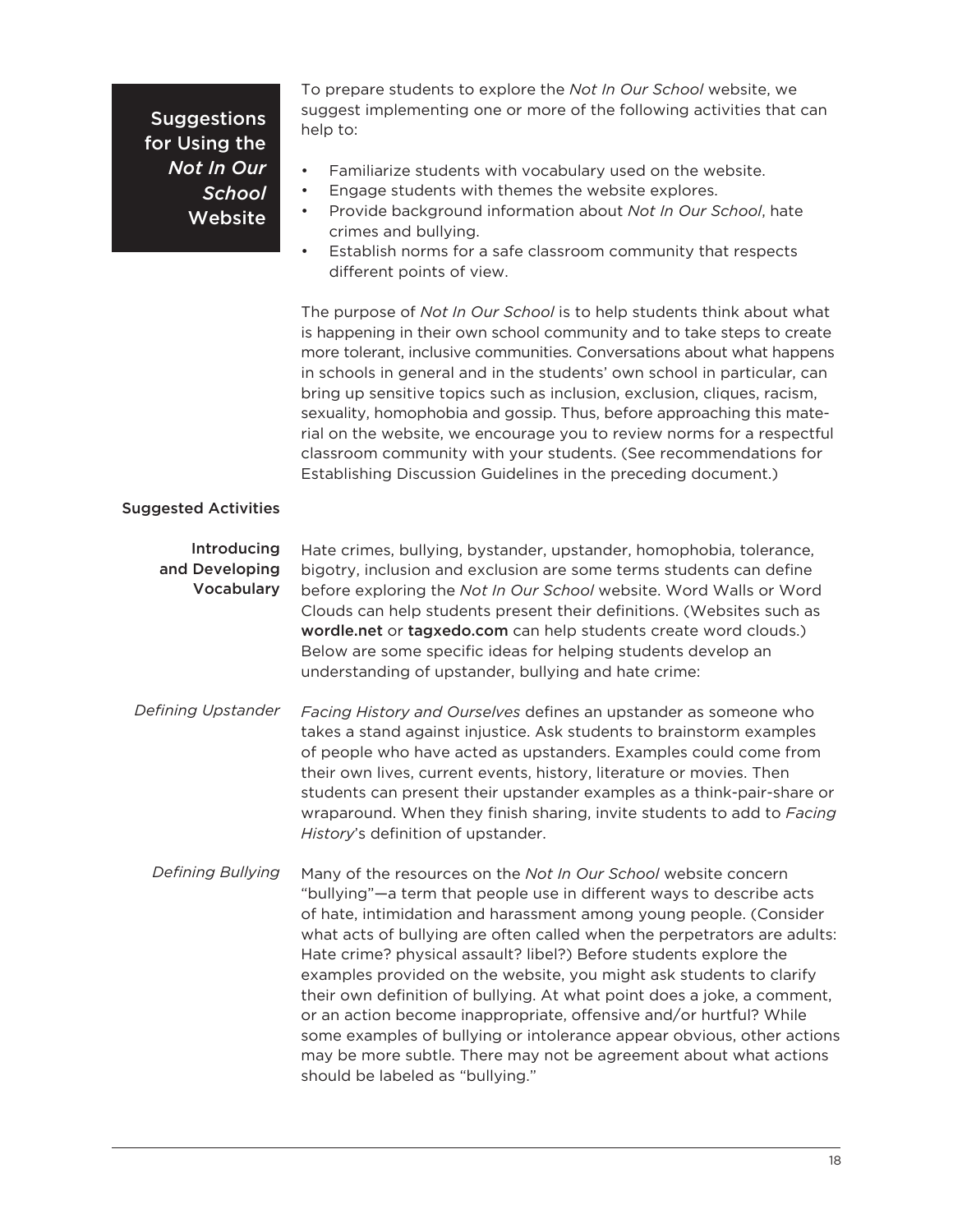The *Not In Our School* website also includes resources documenting how students have responded to hate crimes in their communities. Before exploring these resources, have students define the term "hate crime." The FBI website fbi.gov/about-us/investigate/civilrights/ hate\_crimes includes the legal definition of hate crime and other information you may want to review with students prior to having them look at responses to these crimes. *Defining Hate Crime* 

To prepare students for the themes and situations they will explore on the website, consider the following prompts for journal writing or small group discussions. (Note: The think-pair-share teaching strategy combines time for individual writing, small group conversation and whole class discussion.) Journal and Discussion Prompts:

- What does the phrase "not in our school" mean to you? What behaviors and attitudes don't belong in school? Do you think others would agree with you? Why or why not?
- Identify a recent example of hate, intolerance, bullying or prejudice you witnessed or experienced in your school or community. Identify a recent example of friendship, tolerance or kindness you witnessed or experienced in your school or community. Which example was easier for you to come up with? What do you notice more, acts of kindness or acts of meanness? Why?
- A 14 year-old girl from New Jersey said, "Being bullied over the Internet is worse… They say sticks and stones may break my bones, but words will never hurt me. That quote is a lie and I don't believe in it. Sticks and stones may cause nasty cuts and scars, but those cuts and scars will heal. Insults hurt and sometimes take forever to heal." Respond to this girl's comments. Do you agree or disagree with her? Do you think verbal bullying, including cyberbullying, is as harmful as physical bullying? Why or why not?
- What risks are involved in standing up to bullying, prejudice and hate? What can help people overcome those risks? Under what conditions, if any, might it be unwise to stand up to perpetrators of violence and intolerance?
- Why do people sometimes engage in bullying or mean behavior? Why do people engage in acts of kindness?
- What does it mean to "do the right thing" when you see students being bullied? What makes it hard to always do the right thing? Have you ever been in a situation where you were not sure about what was the "right" thing to do? Describe this situation. What made it difficult for you to determine what was the best or "right" course of action?
- Psychologist Ervin Staub wrote, "Goodness, like evil, often begins in small steps. Heroes evolve, they aren't born." What encourages people to take these "small steps"? Where do people learn how to act as "heroes" or "upstanders"?